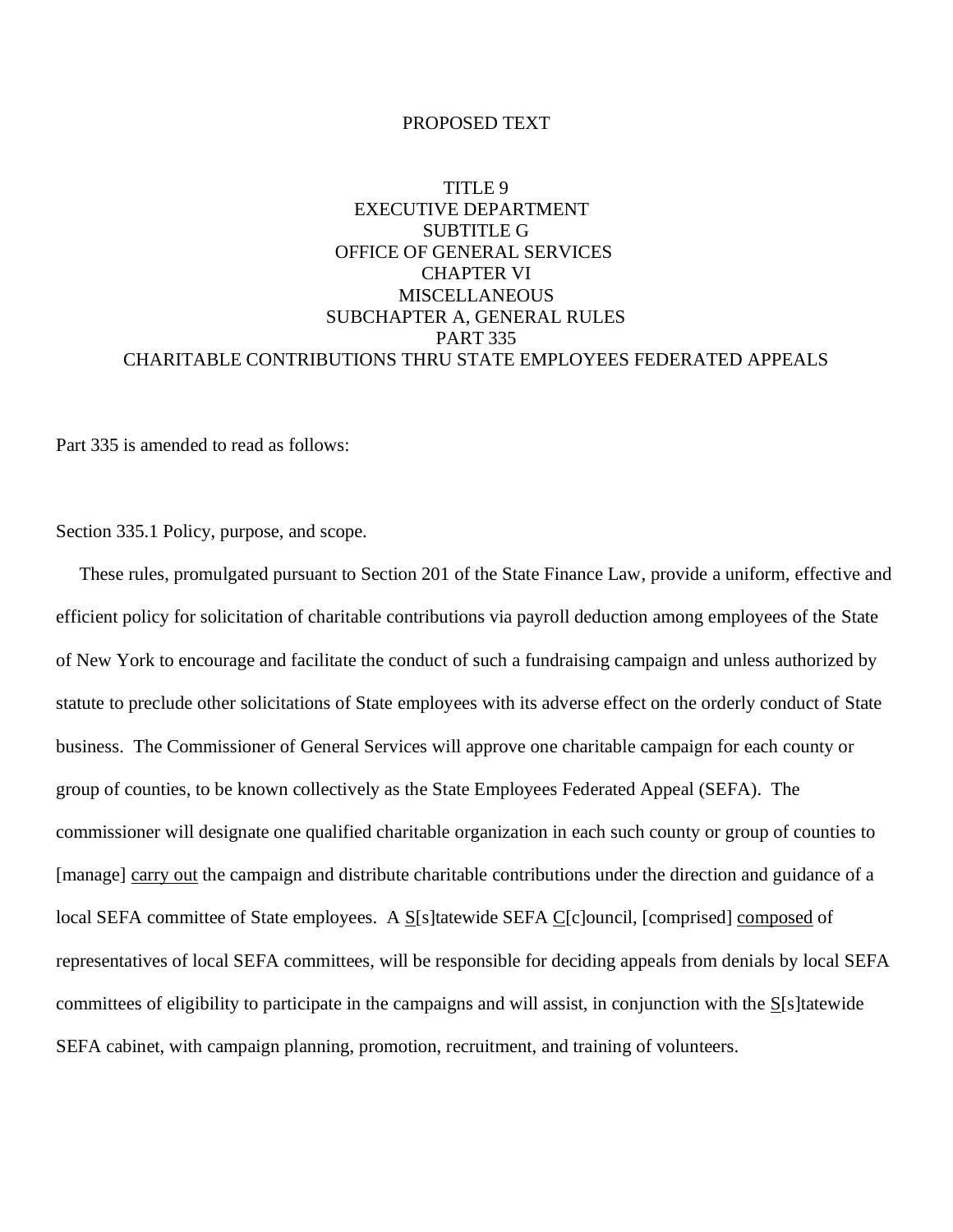Section 335.2 Definitions.

 (a) [*Annual solicitation campaign.* The exclusive solicitation of charitable contributions from State employees and distribution of those contributions, authorized pursuant to section 201 of the State Finance Law and this Part, to be conducted on or within the premises of their employment within each campaign area. The annual solicitation campaign shall be conducted in the four-month period of September through December in order to obtain voluntary donations for the ensuing year of distribution. The term *annual solicitation campaign* includes all campaigns.]

 *Affiliated organization.* A charitable organization that receives or has received funds from a federation of charitable organizations.

 (b) *Assessment.* A mandatory payment from campaign areas used for statewide operations. The assessment is invoiced quarterly by the Statewide SEFA Council, based on its budget, and its remittance is due within thirty (30) days of the invoice. The assessment is calculated according to regulation, a proportionate percentage of each campaign area's total of the statewide campaign.

 [(b)] (c) *Bargaining unit representatives.* Public employees of the State and members of collective negotiating units as defined by the Taylor Law (Civil Service Law, article 14).

 [(c)] (d) *Campaign.* The annual solicitation campaign conducted within a campaign area. To promote efficiency and public accountability, cash contributions are not to be accepted. In the discretion of the Commissioner, and subject to the instructions of the Commissioner, contributions by check, credit card, and/or debit card may be accepted.

 [(d)] (e) *Campaign area.* The area [comprised] composed of the county or group of counties containing the State governmental premises where the federated community campaign manager, under the general direction of the local SEFA committee, conducts an annual solicitation campaign.

[(e)] (f) *Charitable organization.* An organization that provides health, welfare or recreational services and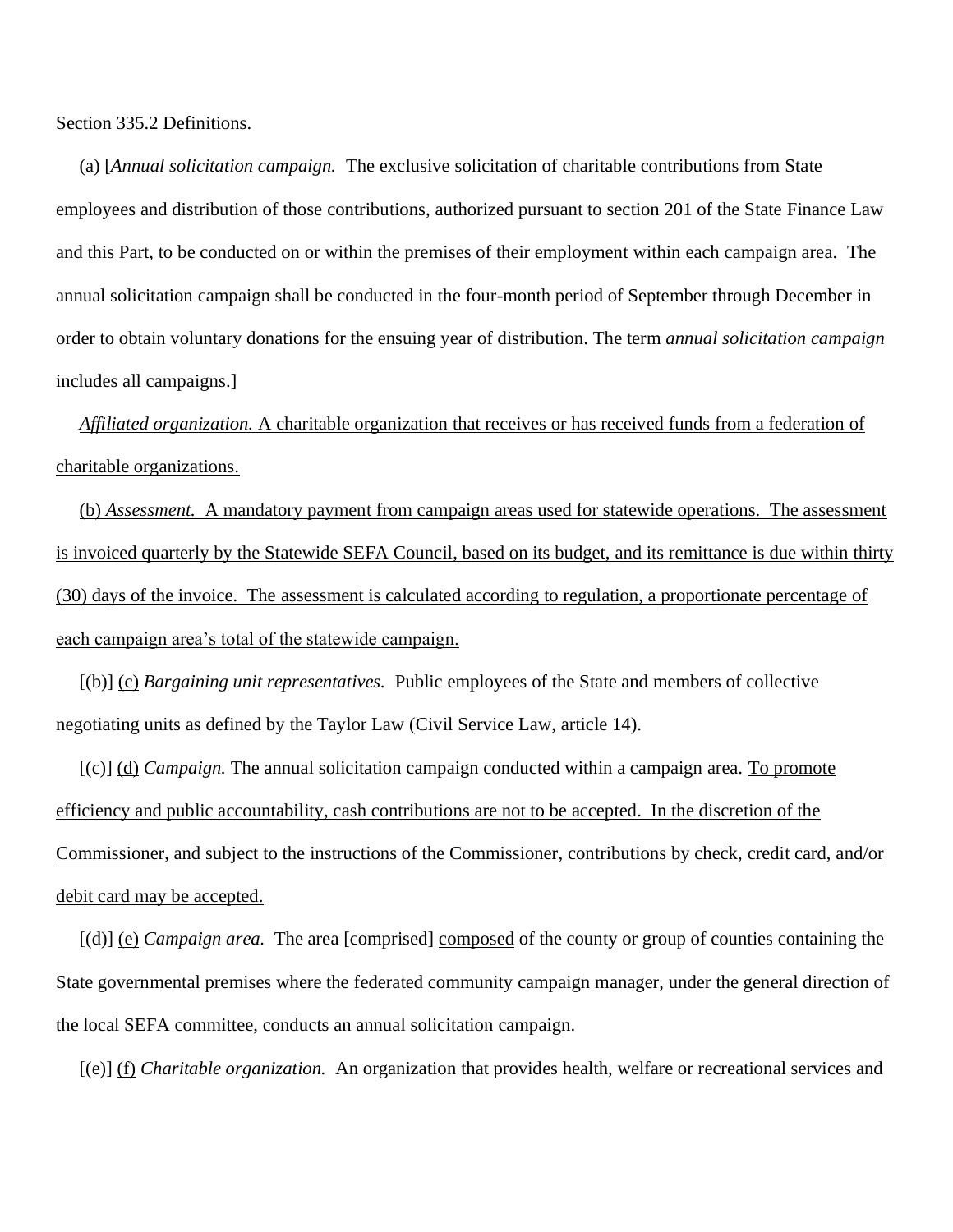is exempt from taxation pursuant to Section 501(c)(3) of the Internal Revenue Code and is registered with the Attorney General pursuant to article 7-A of the Executive Law or section 8-1.4 of the Estates, Powers and Trusts Law or is exempt from such registration. A *federation of charitable organizations* is a charitable organization within the meaning of this subdivision if each of its constituent organizations is a charitable organization.

[(f)] (g) *Commissioner.* The Commissioner of General Services.

[(g)] (h) *Comptroller.* The Comptroller of the State of New York.

 [(h) *Constituent organization.* A charitable organization that receives or has received funds from a federation of charitable organizations.]

 (i) *Continuous giving.* Pursuant to State Finance Law § 201, the payroll authorization will remain effective until withdrawn by the employee as described in section 335.11(e) of this Part.

 [(i) Direct public support", "indirect public support", "management and general", "fundraising", "total revenue", and "program services" are terms set out in the IRS Forms 990 and instructions. , 990EZ and 990PF definitions and instructions described at 13 NYCRR 94.2 "Guidelines for annual financial reports of charitable entities."]

 (j) *Employee participant.* An employee of the State who is a member of a local SEFA committee or S[s]tatewide SEFA C[c]ouncil described in these regulations or participates in an annual solicitation campaign in any capacity described in these regulations, other than as a contributor within the meaning of article 7-A of the Executive Law. The term *employee* includes all employees of the State and may include retired members of the State within the meaning of Retirement and Social Security Law, section 110-d. Employee participants shall be considered to be participating in a State-sponsored volunteer program.

(k) *Exempt from taxation pursuant to section 501(c)(3) of the Internal Revenue Code* means that the income of the charitable organization is exempt from taxation and that contributions to the charitable organization are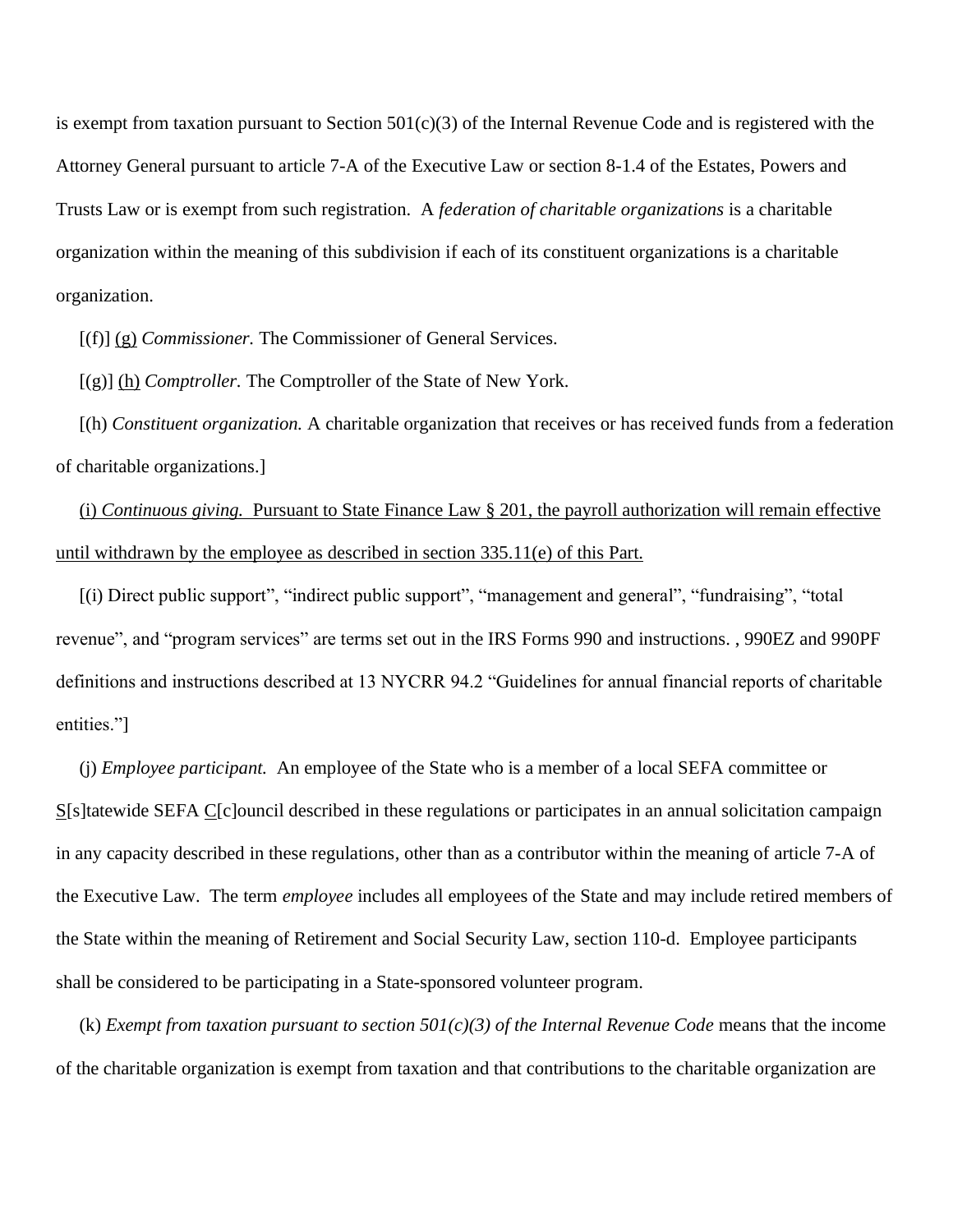tax deductible by the donors.

 (l) *Federated community campaign manager ("FCCM").* The charitable organization approved by the C[c]ommissioner, pursuant to State Finance Law, section 201, to administer the annual solicitation campaign in a campaign area under the direction of the local SEFA committee for that campaign area.

 (m) *Federation of charitable organizations.* A charitable organization that solicits and distributes contributions to 15 or more charitable organizations in connection with SEFA.

 (n) *Health, welfare* and *recreation* are to be given their common meanings, including environmental advocacy and other purposes that are beneficial to the public interests, and reasonably interpreted in favor of eligibility and not exclusion.

 [(o) IRS Forms 990, 990EZ and 990PF mean the federal income tax forms described at 13 NYCRR Part 94, "Contents of Financial Reports Filed By Charitable Organizations".]

 (o) *Local organization.* An organization that provides its program spending of at least \$1,000 in a campaign area.

 (p) *Local SEFA committee.* A group of State employee participants and representatives of charitable organizations, selected pursuant to section 335.3 of this Part and responsible for making decisions with respect to the SEFA campaign in a campaign area. There shall be one local SEFA committee for each campaign area, and the chair of each local SEFA committee shall be an [State employee] employee participant.

 (q) *Management representatives.* Representatives of the State who are designated as management or management/confidential as defined by the Taylor Law (Civil Service Law, article 14).

 (r) *Participant.* A charitable organization that meets the eligibility and qualification criteria of this Part to participate in a campaign.

 [(s) *Pass-through contribution.* A contribution made by an employee participant in one campaign area to a participant in another campaign area.]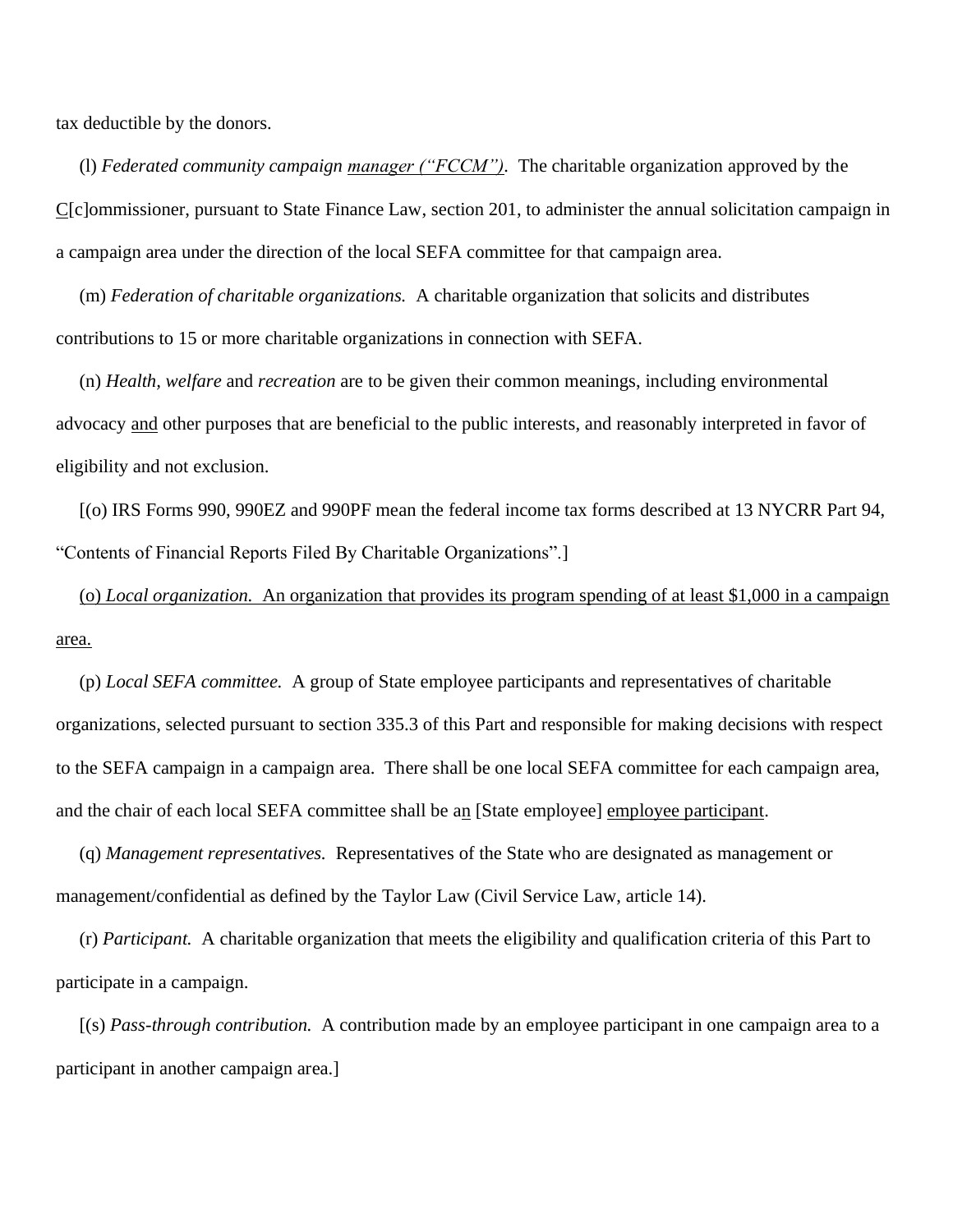(s) *Program service expenses, management and general expenses*, *fundraising expenses*, and *total revenue* are terms set out in the IRS Forms 990 and instructions.

 (t) *Solicitation campaign.* The exclusive solicitation of charitable contributions from State employees and distribution of those contributions, authorized pursuant to section 201 of the State Finance Law and this Part, to be conducted on or within the premises of their employment within each campaign area. The solicitation campaign may be conducted continuously in order to obtain voluntary donations for distribution. The term *solicitation campaign* includes all campaigns.

 (u) *Statewide Campaign Manager.* A charitable organization chosen by the Statewide SEFA Council to support the annual solicitation campaign, the Statewide SEFA Council, and the Statewide SEFA cabinet.

 (v) *Statewide organization*. An organization that provides its program spending of at least \$62,000 in more than one campaign area.

 [(t)] (w) *Statewide SEFA cabinet.* The statewide SEFA cabinet shall consist of management and labor cochairs, management and labor first and second co-vice chairs, other management and labor representatives as selected by the co-chairs, and the State employee participants serving on the S[s]tatewide SEFA C[c]ouncil. The statewide SEFA cabinet is responsible for carrying out the activities described at section 335.5 of this Part.

 [(u)] (x) *Statewide SEFA C[c]ouncil.* A group of State employee participants composed [comprised] of local SEFA committee chairs selected pursuant to section 335.3(a)([3]4) of this Part, or their designees, two from each of the geographic regions of the State established by the  $C[c]$ ommissioner. The Statewide SEFA C[c]ouncil is responsible to carry out the activities described at section 335.4 of this Part.

[(v)] (y) *Statute.* Section 201 of the State Finance Law.

[(w)] (z) *Time measures:*

 (1) *campaign term* means the months of September, October, November, and December, used for the actual solicitation of employee donations;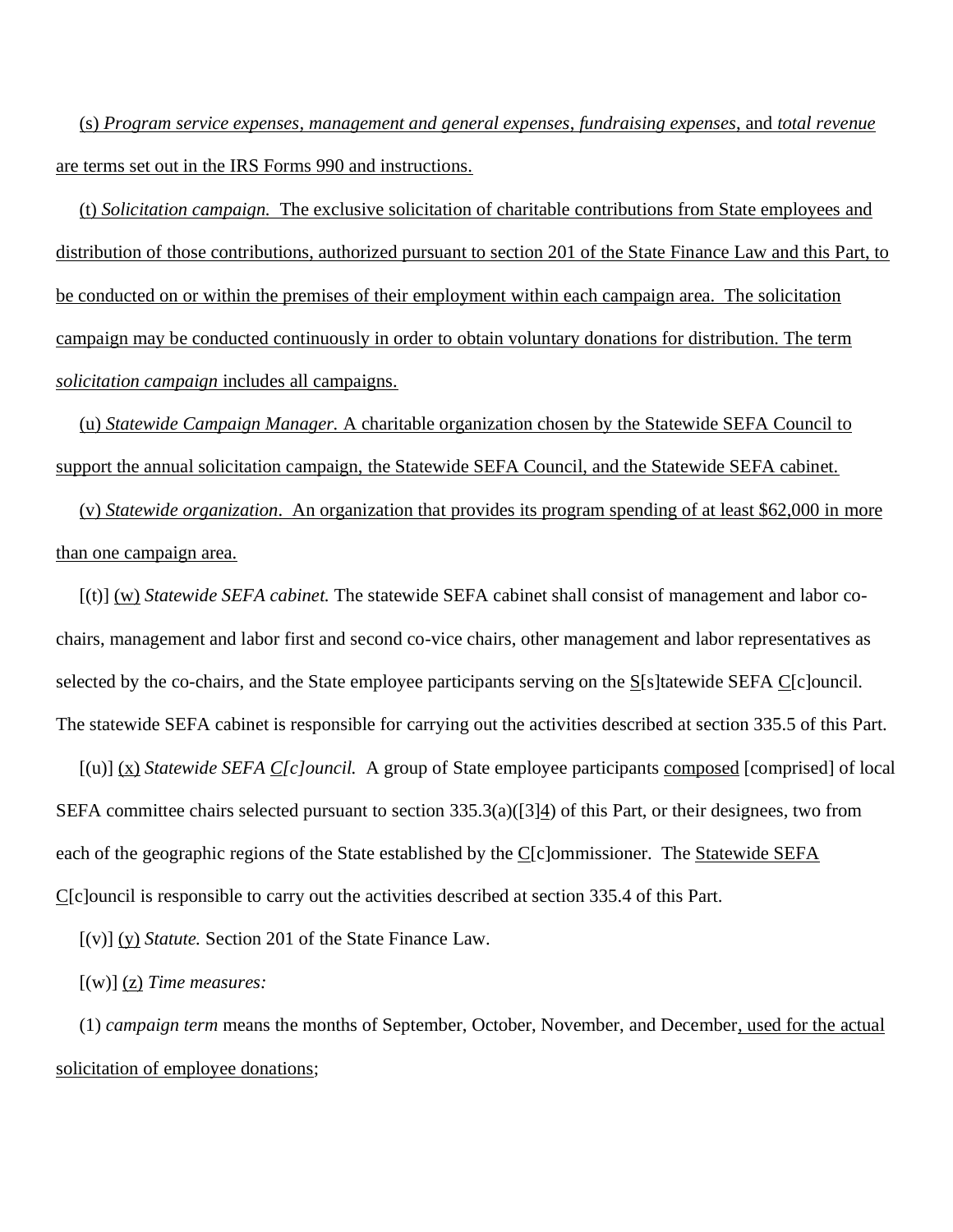(2) *calendar year for a campaign* [accounting year for a campaign] is the calendar year following the prior campaign term;

(3) *year of contribution* is the year donations are distributed to the federated community

campaign[.];

 (4) *fiscal year for a campaign* is the fiscal year beginning the July 1st after a campaign term and ending June 30th;

 [(x)] (aa) *Unaffiliated participant.* A participant that does not belong to a federation of charitable organizations.

(ab) *Year Round Giving.* Contributing to charities anytime throughout the year.

Section 335.3 Local SEFA committees.

(a) Local SEFA committees shall:

(1) be comprised of representatives of:

(i) State employee participants;

(ii) the federated community campaign; and

(iii) other federations of charitable organizations and unaffiliated participant

organizations;

 (2) be made up of a minimum of [four] three [and a maximum of 12] employee participants that represent [the various] employee bargaining units and/or management in that SEFA region. [Two-thirds of the committee must be comprised of bargaining unit members. Management shall have at least one representative on each committee.] In order to maximize the representation on SEFA committees, each bargaining unit [must] should be given the opportunity for representation on its local SEFA committee on an annual basis, provided that such representatives are selected under [pursuant to] by-laws adopted pursuant to this section. Only State employee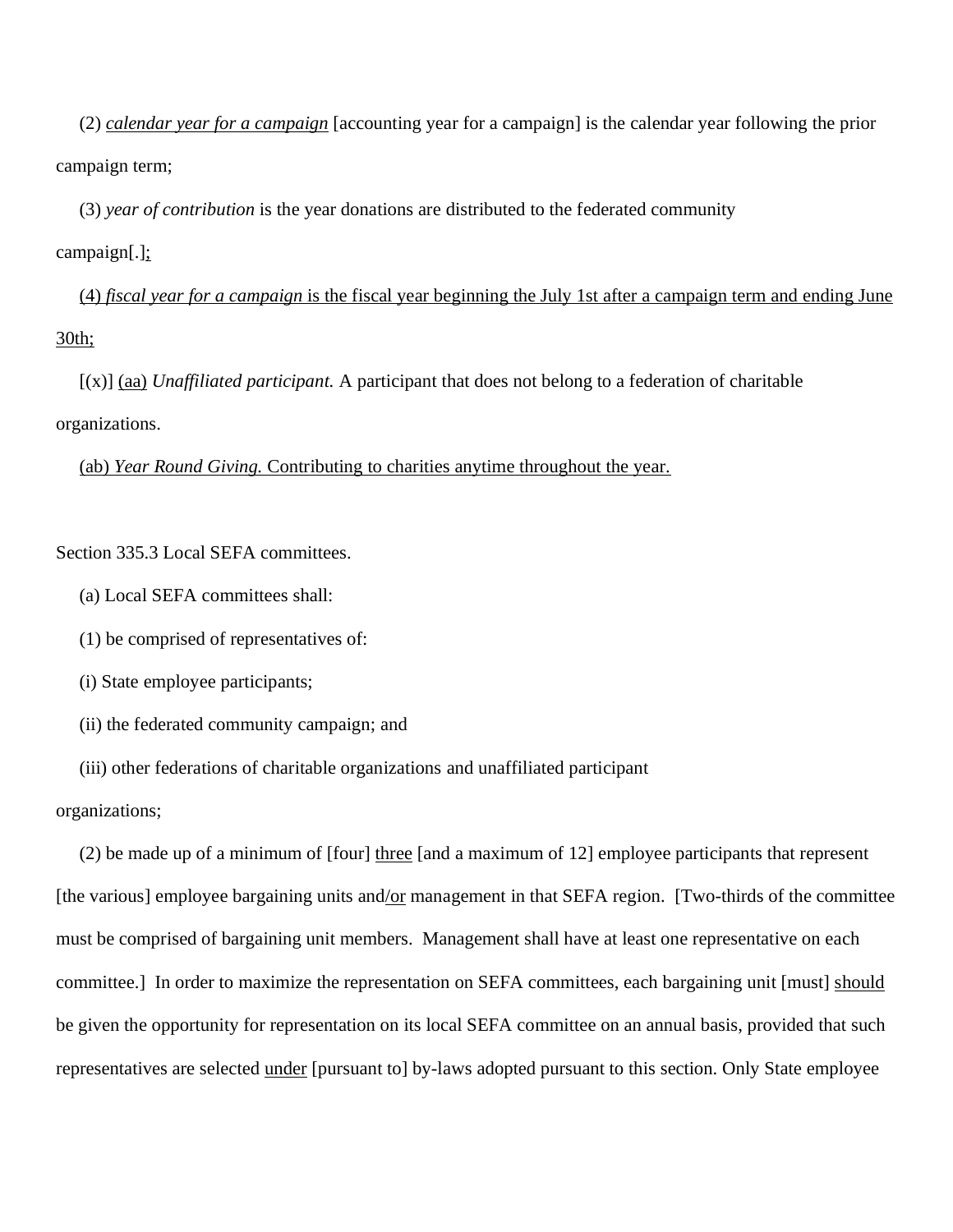participants may cast a vote with respect to decisions of the local SEFA committee;

 (3) adopt a written conflict of interest policy [and by-laws] for conducting business and meetings[. The bylaws shall include, at a minimum, the term of office for local SEFA committee members; and provisions for the election of a chairperson, public notice of its meetings, meetings being open to the public, and a procedure for public access to records; and allow for proxy voting];

 (4) adopt by-laws that shall include, at a minimum, the term of office for Local SEFA Committee members; provisions for the removal of Committee members for cause; and provisions for the election of a chairperson, public notice of its meetings, meetings being open to the public, and a procedure for public access to records, and compliance with the Public Officers Law;

 $[(4)]$  (5) approve the federated community campaign's plan for performing or supporting SEFA campaign services within the campaign area over the next campaign term;

 [(5)] (6) conduct eligibility screenings and make decisions regarding the eligibility of all charitable organizations that have timely applied for participation solely in its campaign area pursuant to section 335.6 of this Part. Approval of any application requires a majority vote of the local SEFA committee or Statewide SEFA Council, in absence of a local committee. Action by the committee on applications will be made within the time required by the  $S[s]$ tatewide SEFA  $C[c]$ ouncil. The failure of a local SEFA committee to act within the time required shall be deemed to be an approval of the application by the local SEFA committee;

 [(6)] (7) approve [all] local SEFA campaign materials [(including campaign brochures)] including [and] publicity for use within the campaign area[.] but excepting the campaign directory and pledge form. [Such materials and publicity] Local SEFA campaign materials shall be free of excessive or disproportionate publicity in favor of any one participant or federation of charitable organizations or category of service and shall include the disclosures required by article 7-A of the Executive Law[; and]. To promote efficiency, SEFA campaign materials are to be digitally published, whenever practicable, and printed SEFA campaign material shall be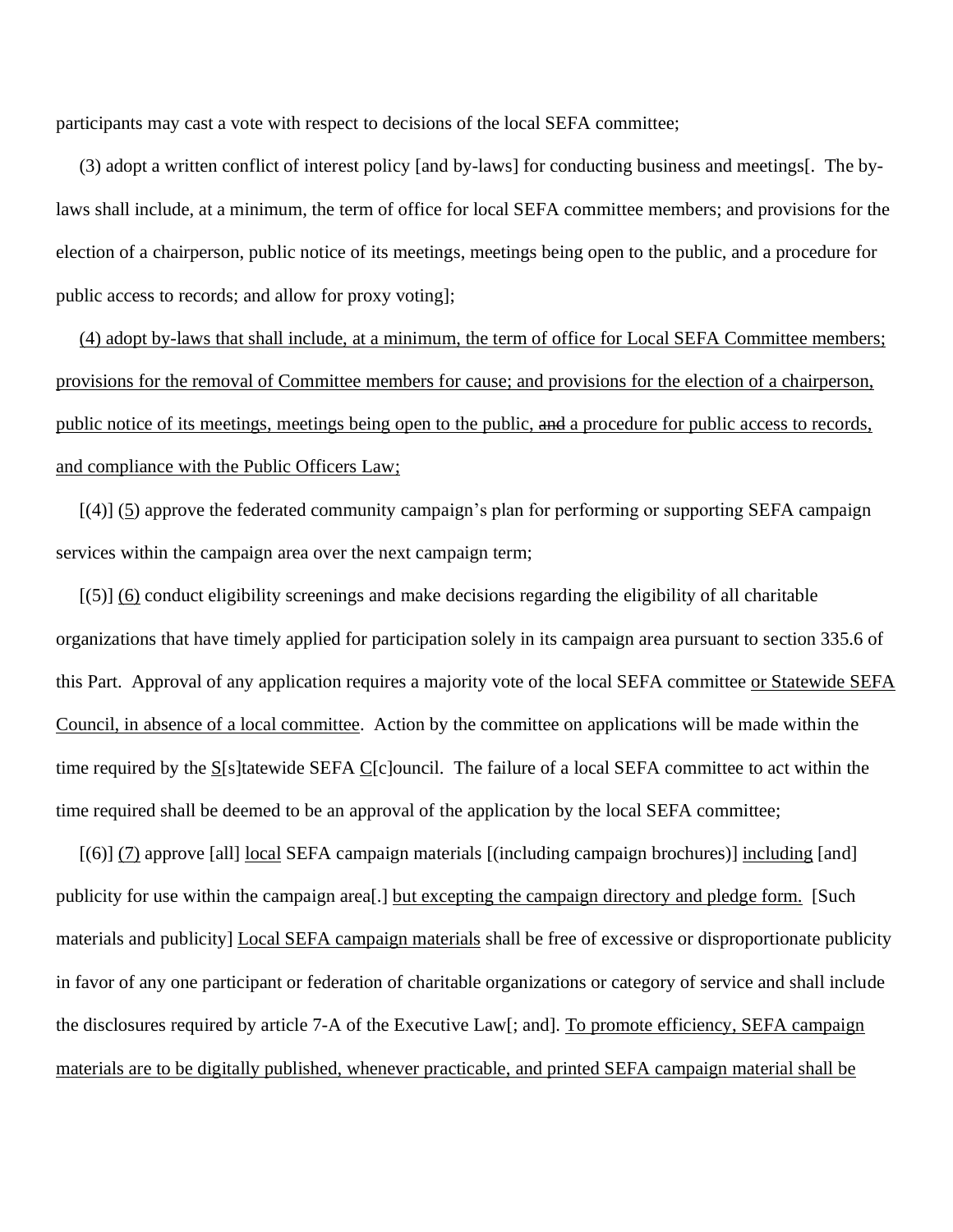minimized;

 [(7)] (8) oversee the federated community campaign's distribution of charitable contributions pursuant to section 335.10 of this Part[.]; and

(9) review the financial reports of the campaign and compare the financial reports to the budget.

 (b) The local SEFA committee may approve or reject the annual budget submitted by the [federated community campaign]  $\overline{FCCM}$  as required by section 335.7(c)(4) of this Part. A budget approved by a local SEFA committee shall provide for reimbursement of the FCCM [federated community campaign] for [the] budgeted administrative costs and for assessment to the Statewide SEFA Council. A SEFA campaign's administrative costs not approved in the budget, but related to the exercise of the federated community campaign's responsibilities or Statewide SEFA Council's, may be approved by the local SEFA committee and reimbursed to the fede0.rated community campaign, provided that such reimbursement does not exceed the [15 percent] limit set forth at section 335.10(d) of this Part.

#### Section 335.4 Statewide SEFA C[c]ouncil.

The C[c]ommissioner shall establish [five or more] up to six geographic regions of the State. [Beginning in 2006,] T[t]he S[s]tatewide SEFA C[c]ouncil shall consist of two representatives from each region who shall be selected by a majority vote of the chairpersons of the local SEFA committees within each region. Selection of the representatives shall be made [annually] biennially and recorded with the S[s]tatewide SEFA C[c]ouncil by December 31st of each corresponding year.

(a) The S[s]tatewide SEFA C[c]ouncil shall:

 (1) be [comprised] composed of [at least 10] two local SEFA committee chairperson[s], or their designee[s] from each region. Each region shall also designate one alternate member to serve in the absence of a designated Statewide SEFA Council member. All members of the S[s]tatewide SEFA C[c]ouncil shall be employee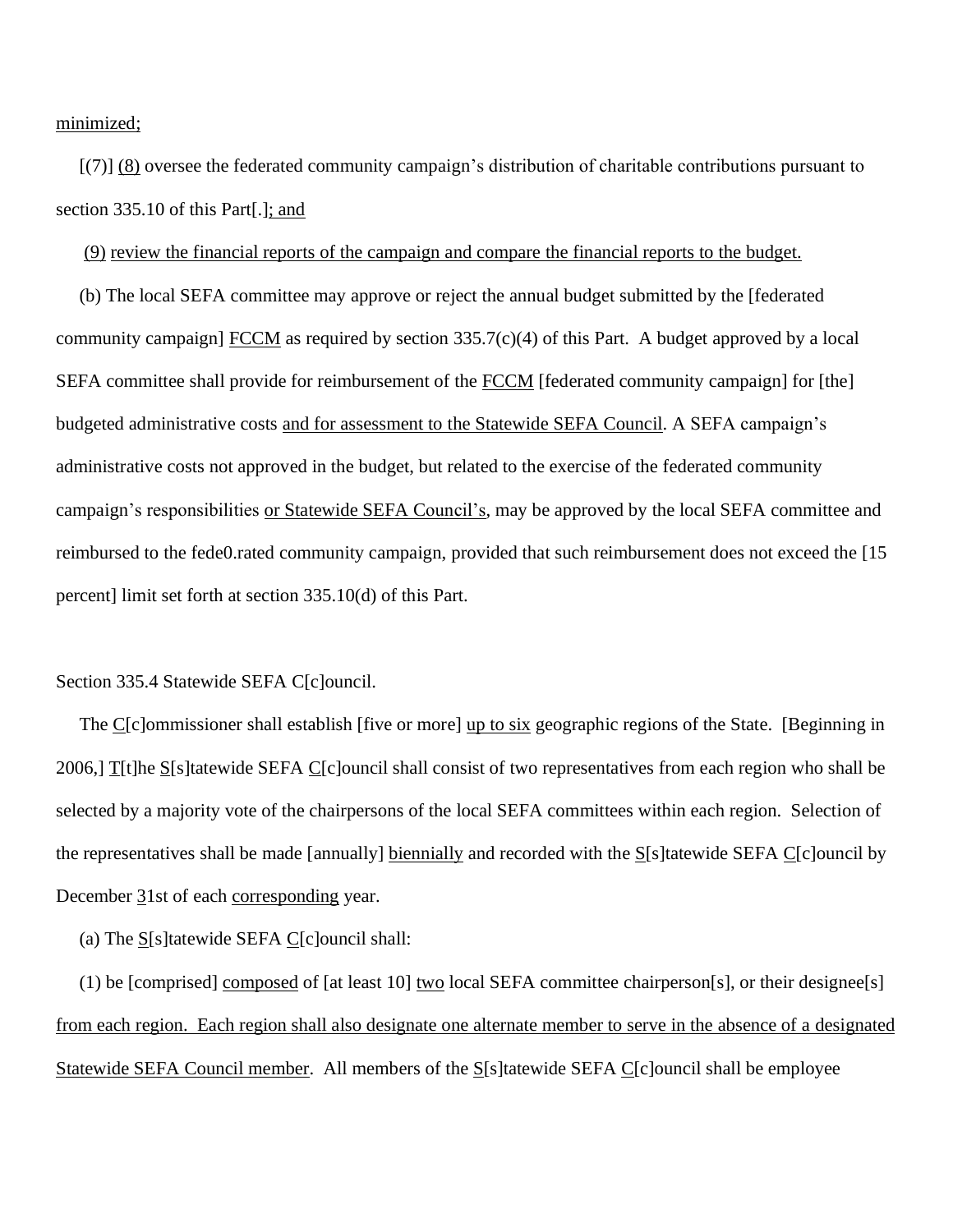participants, as defined in section  $335.2$ [(j)] (i) of this Part;

 (2) adopt a written conflict of interest policy and by-laws for conducting business and meetings. The by-laws shall include, at a minimum, the term of office for S[s]tatewide SEFA C[c]ouncil members; required member training; provisions for the election of a chairperson, public notice of its meetings, meetings [being] open to the public, [and] a procedure for the public access to records; [and allow for proxy voting] and

compliance with the Public Officers Law;

 (3) conduct eligibility screenings and make decisions regarding the eligibility of all statewide organizations that have timely applied or recertified, for participation in SEFA pursuant to section 335.6 of this Part. Additionally, the Statewide SEFA Council shall review and make final determinations after a Local SEFA Committee rejects or removes a local organization. An appeal from an eligibility decision made by the S[s]tatewide SEFA C[c]ouncil may be made in accordance with article 78 of the Civil Practice Law and Rules. The C[c]ommissioner is a necessary party to an appeal made in accordance with article 78 of the Civil Practice Law and Rules;

 (4) oversee and provide centralized services to the annual solicitation campaign, the local SEFA committees and the federated community campaigns including, but not limited to, the campaign directory, statewide marketing materials, [pledge cards,] training and training materials, campaign reporting systems, database systems, internet services, website development and website maintenance;

 (5) [beginning in 2008] maintain a uniform naming and numbering system in consultation with the Office of the State Comptroller to identify participants that shall be used by all local SEFA committees in campaign materials, distributions, and accounting; and maintain a list of each participant by name, number, campaign, the percentage of total support and revenue spent on administration and fundraising, as described in section 335.6(b)(2)(ii) of this Part, and the statement described in section 335.6(b)(2)([i]v) of this Part. [Beginning in 2008 and every year thereafter,]  $T[t]$ he list is to be used in the preparation of the [local SEFA committees']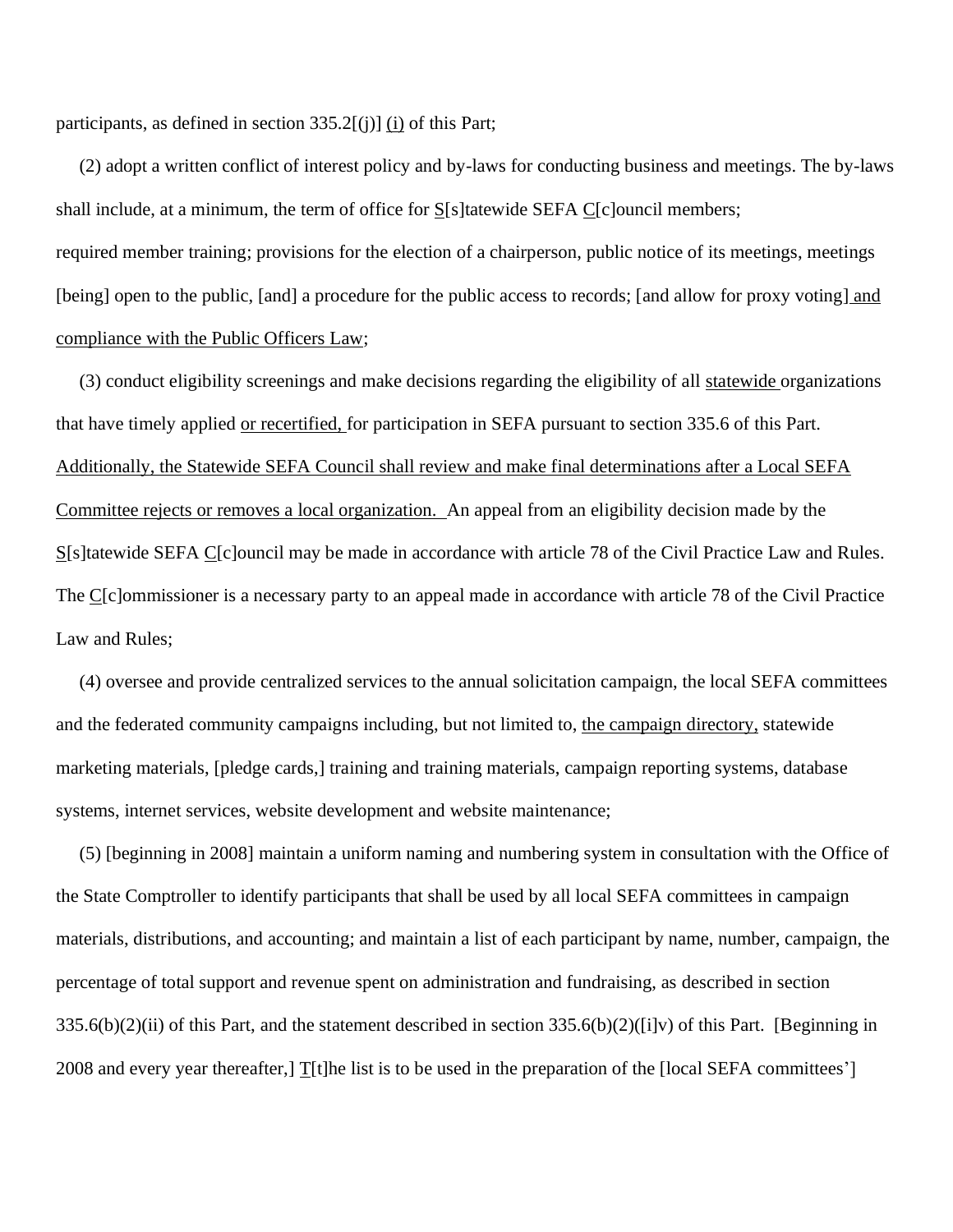campaign [brochures] directory. The campaign directory for all campaign areas is to be prepared, approved, and published by the Statewide SEFA Council. Title to campaign materials and intellectual property rights remain with the State of New York.

 (b) The S[s]tatewide SEFA C[c]ouncil shall annually adopt a budget and may [annually retain] select, subject to the approval of the Commissioner, one of the FCCM [federated community campaigns], or other charitable organization, to serve as the Statewide Campaign Manager (SCM), in support of the annual solicitation campaign, the S[s]tatewide SEFA C[c]ouncil, and the statewide SEFA cabinet. The Statewide SEFA Council may select such charitable organization to serve in that role for up to three calendar years, subject to annual renewal following a review of performance. A request for application (RFA) shall be used by the Statewide SEFA Council to solicit the services it needs, in a form approved by the Commissioner. The Statewide SEFA Council's selection shall be subject to the approval of the Commissioner. Once selected, the chosen organization shall enter into a memorandum of understanding with the Statewide SEFA Council.

 $[(1)]$  (c) The budget of the S[s]tatewide SEFA C[c]ouncil may include funds to reimburse a federated community campaign, or charitable organization, that it retains[, and funds to reimburse statewide council and statewide cabinet members for reasonable travel expenses]. The amount budgeted by the S[s]tatewide SEFA C[c]ouncil [shall be included as an expense in each federated community campaign budget prescribed by section 335.7(c)(4) of this Part.] is to be included on a pro rata basis in the budgets of each of the Federated Community Campaigns named under this Part. The pro rata amount shall be included as an expenditure in each federated community campaign's acting under the authority of this Part. The [expense] pro rata amount to be included in the budget of each of the federated community campaigns is to be computed on a basis that is proportionate to the [designations] contributions received during the prior campaign [accounting year] in [the] each campaign area, divided by the total contributions [designations] of the prior year's annual solicitation campaign. Payment must be [is to be] made at least quarterly. If after demand by the Statewide SEFA Council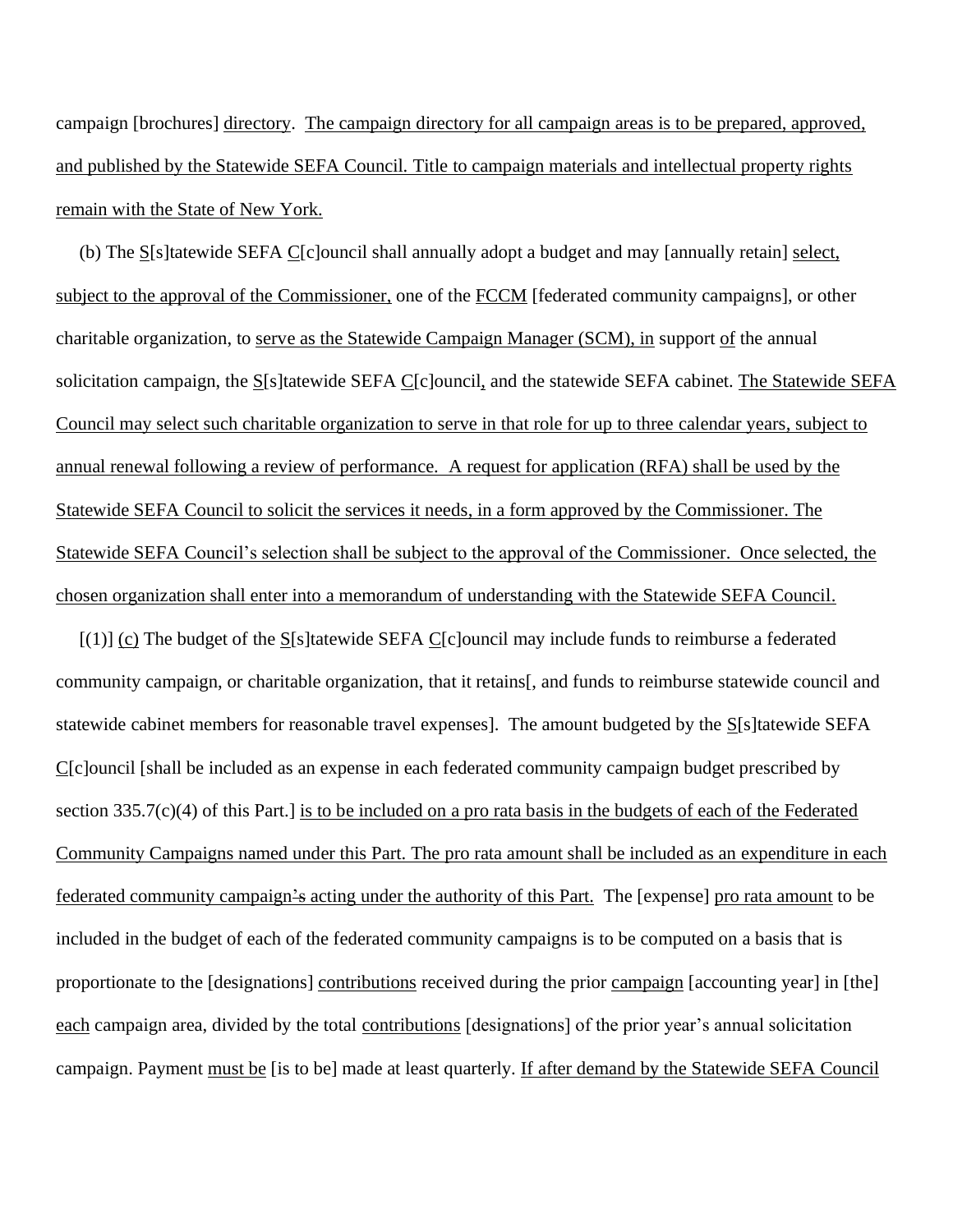for payment, the federated community campaign fails for more than 90 days to make payment of its allocated share, the unsatisfied claim by the Statewide SEFA Council must be reported when the information is so requested on any vendor responsibility questionnaire completed by the FCCM, as required by agreement.

Example: Contributions in the campaign area  $=$  \$100,000; Total Contributions raised by in all Campaign Areas under Part 335 =  $$8,000,000$ ; The pro rata share percentage =  $$100,000 \div$ 

## (\$8,000,000)

 The use of SEFA by donors implies that donors reasonably believe the federated community campaign is in compliance with these regulations. Contributions designated to the federated community campaign shall be first used to make any past due payment to the Statewide SEFA Council and must remain restricted and held in trust until the Statewide SEFA Council is fully paid. Failure to make timely payment is sufficient cause for revocation of the eligibility of the federated community campaign by the Statewide SEFA Council in accordance with section 335.9 of this Part.

 [(2)] (d) The federated community campaign, or charitable organization, retained by the Statewide SEFA Council shall:

 $[(i)]$  (1) prepare a plan for performing or supporting the statewide SEFA cabinet and S[s]tatewide SEFA C[c]ouncil over the next annual solicitation campaign term;

[(ii)] (2) respond in a timely and appropriate manner to reasonable inquiries from participating organizations;

 [(iii)] (3) maintain S[s]tatewide SEFA C[c]ouncil records and bank accounts separate from the federated community campaign's internal organizational records and bank accounts;

 [(iv)] (4) prepare and file [a] the financial reports of the S[s]tatewide SEFA C[c]ouncil in the same manner as the financial reports described in section 335.7(c)(5) of this Part.

 $[(c)]$  (e) The decisions of the S[s]tatewide SEFA C[c]ouncil, with respect to admission, shall be final and binding and appealable only as provided by paragraph (a)(3) of this section in recognition of the belief and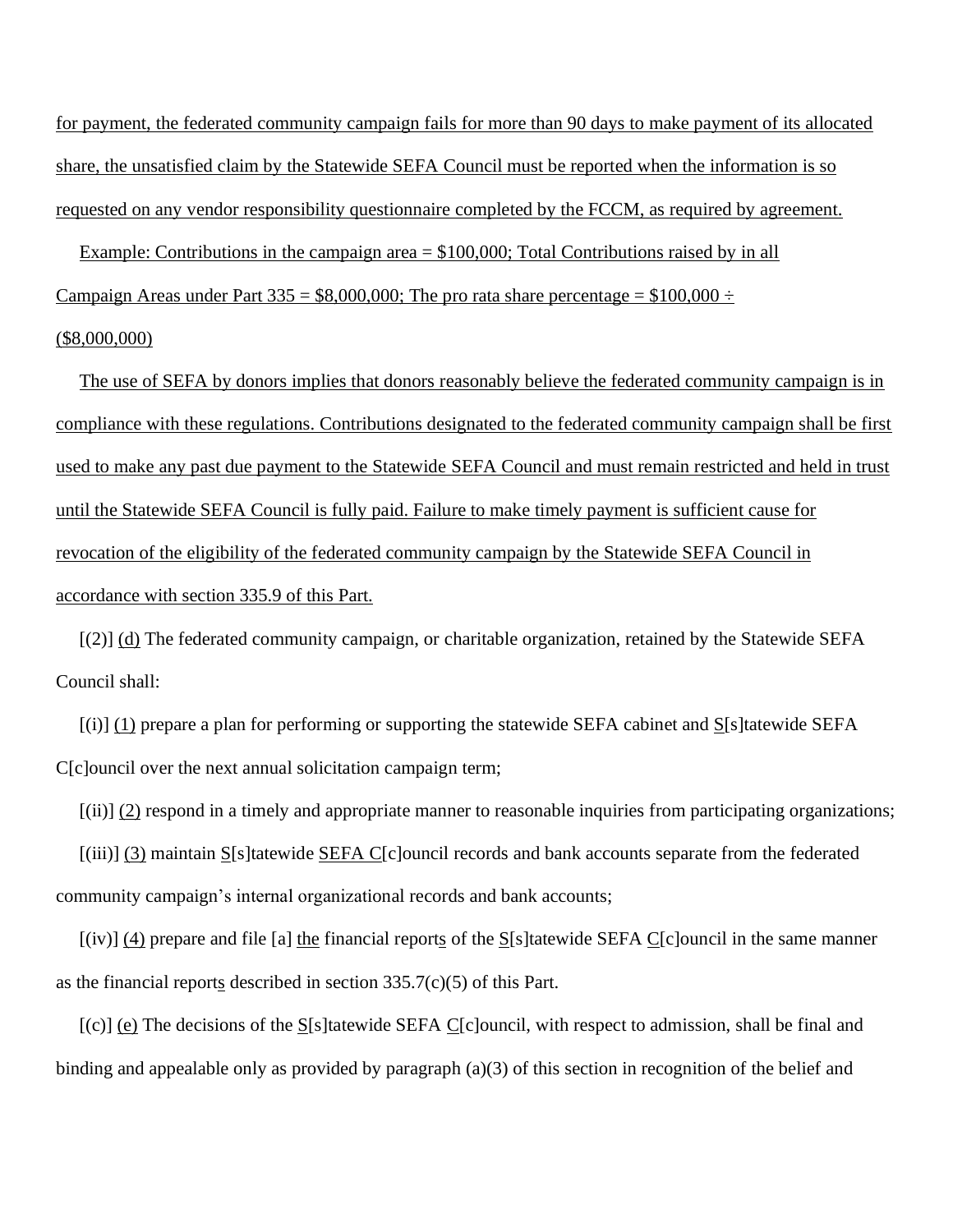conviction that the distribution of voluntary contributions of State employees should be solely the decisions of such employees or their authorized representatives.

 (f) The Statewide SEFA Council shall maintain a statewide campaign directory that must be exclusively used in all campaign areas by all federated community campaigns under this Part 335. To promote efficiency, the statewide campaign directory shall, to the extent possible, be digitally published and printing of SEFA campaign directory shall be minimized. All campaign materials, including the statewide campaign directory, shall be free of excessive or disproportionate publicity in favor of any one participant or federation of charitable organizations or category of service and shall include the disclosures required by article 7-A of the Executive Law. The statewide campaign directory shall notify employees of their right to make a choice to contribute or not to contribute; and to give a confidential contribution in a sealed envelope. Title to the statewide campaign directory, including all intellectual property rights, remains with the State of New York.

 (g) The SEFA campaign directory shall: (1) state that funds designated to a particular participant charitable organization are provided directly to that charitable organization, minus a specified percentage to cover the administrative fees of the campaign; (2) provide the names and addresses of the federated community campaigns for each campaign area; (3) describe how individuals may obtain a copy of the financial reports of each federated community campaign; (4) utilize the participant numbering system established by the Statewide SEFA Council; (5) include the statement and description required by Executive Law section 174-b, subdivisions 1 and 2, respectively, and (6) include the percentage of total support and revenue spent on administration and fundraising as described at 335.6(b)(2)(ii) of this Part, or, if more current, the percentage included with the participant's most recent recertification under section 335.9 of this Part.

## Section 335.5 Statewide SEFA cabinet.

(a) The statewide SEFA cabinet shall consist of management and labor co-chairs, [management and labor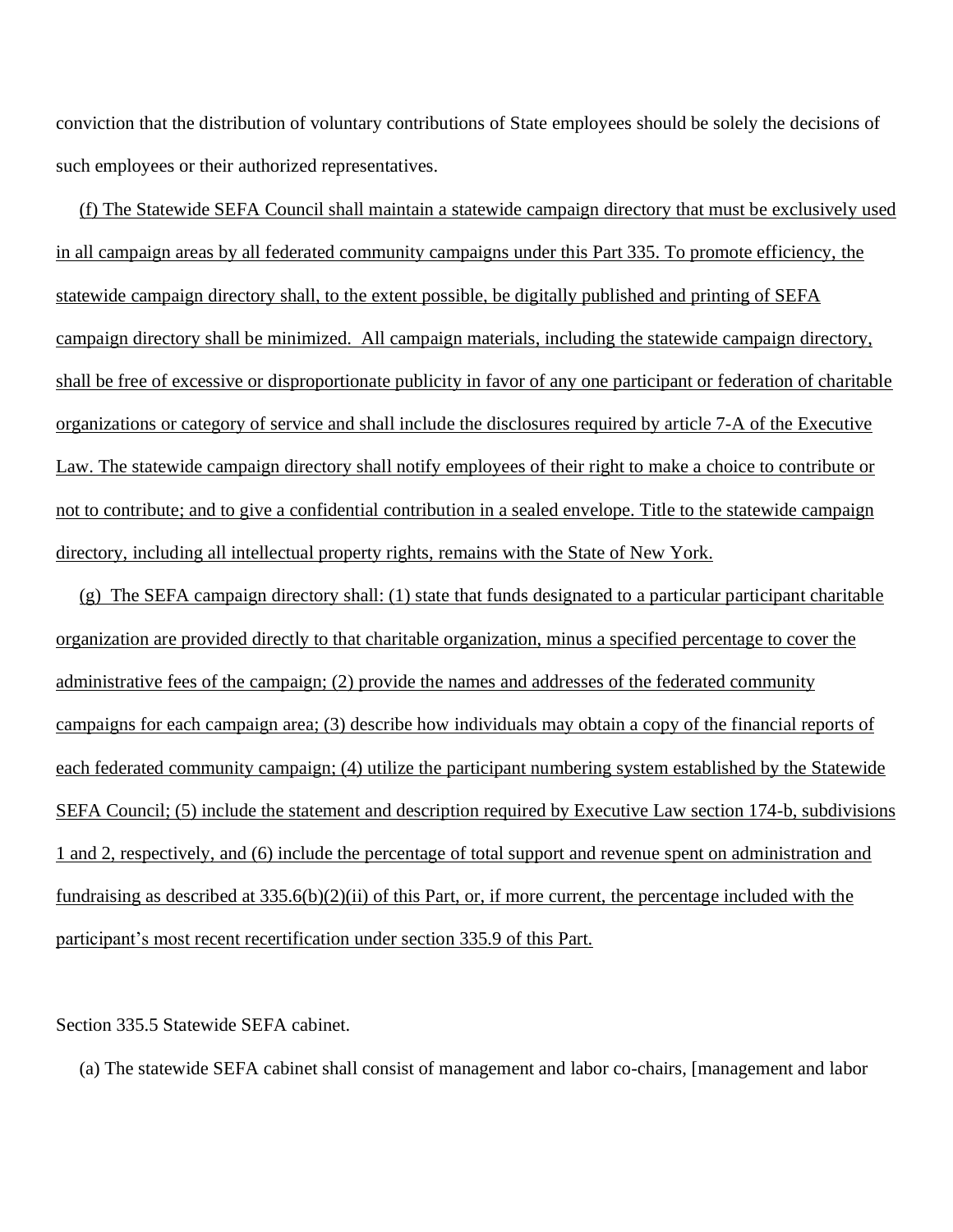first and second co-vice chairs, other management and labor representatives as selected by the co-chairs, and] the chairperson of the S[s]tatewide SEFA C[c]ouncil or their designee, and other management and labor representatives.

 (b) The Governor may appoint a State agency commissioner[s] or their designee[s] as management co-chair [and first and second vice chairs] of the statewide SEFA cabinet. It is desirable that by December 1st of each year, the Governor appoint a State agency commissioner[s] or their designee[s] to fill any vacancies in the statewide SEFA cabinet, that had previously been held by management, for the following year's campaign. Likewise, it is desirable that organized labor appoint a union president[s] or their designee[s] as co-chair [and vice chair] of the statewide SEFA cabinet. By December 1st of each year, organized labor may appoint union presidents or their designees to fill any vacancies in the statewide SEFA cabinet, that had previously been held by labor representatives, for the following year's campaign.

 (c) The statewide SEFA cabinet shall be responsible for providing continuity and volunteer support to the campaign (including promotion on a statewide basis), the recruitment of State employee participants, making recommendations to the S[s]tatewide SEFA C[c]ouncil for strengthening the campaign and for improving statewide campaign materials, and at the request of the  $S[s]$ tatewide SEFA C[c]ouncil to address specific problems. The cabinet shall facilitate communications about SEFA to local SEFA committees as well as to State agency, union and charitable federation leaders. The cabinet shall adopt a written conflict of interest policy and by-laws for conducting its business and meetings; provisions for public notice of its meetings, meetings open to the public, and procedures for the public access of public records[; and may allow proxy voting].

Section 335.6 Qualifications and applications for participation in a SEFA campaign.

(a) *Qualifications.* Participants [in the 2005 campaigns and participants] that applied and became eligible to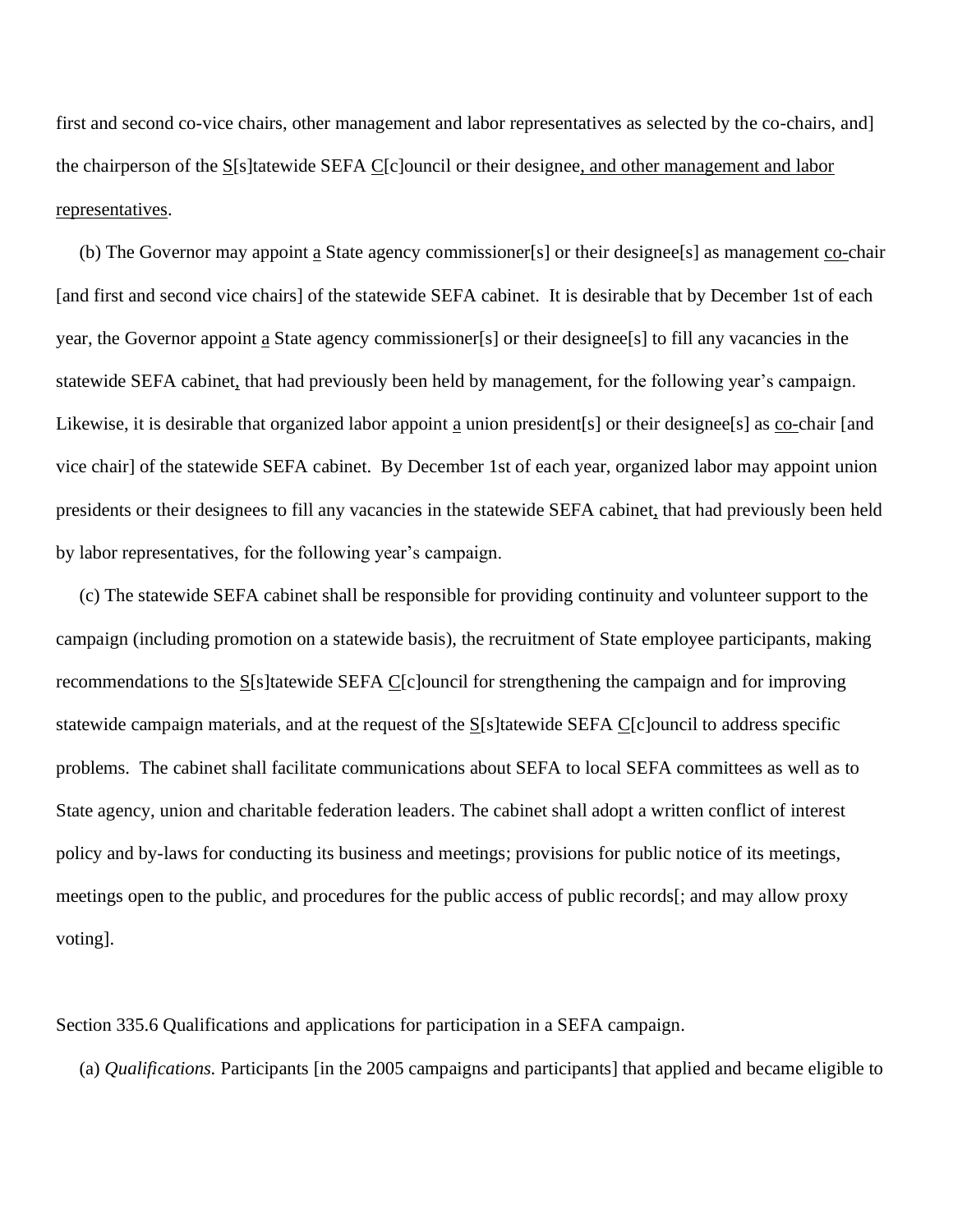participate in [the 2006] campaigns conducted prior to the effective date of these regulations are eligible to participate in [the 2006] subsequent campaigns, [unless eligibility is revoked in accordance with] subject to the provisions of section 335.9 of this Part. To be eligible as a participant of a federated community campaign or a federation of charitable organizations, an organization must be a charitable organization as defined in section 335.2(e) of this Part, meet and maintain the following qualifying conditions and requirements, and furnish documents evidencing its eligibility under these regulations in the format required by the S[s]tatewide SEFA C[c]ouncil:

 (1) It shall be and remain duly registered and current in its annual financial filings with the Department of Law, unless it has received, and provided, written confirmation from the Attorney General that it is exempt from such registration and filing.

 (2) It shall comply with all requirements of State and Federal laws and regulations related to nondiscrimination as well as equal employment opportunities with respect to its officers, staff, employees, volunteers and all persons it seeks to serve. Nothing herein shall deny eligibility to any voluntary agency that is otherwise eligible under this Part, because it is organized by, on behalf of, or to serve persons of a particular race, color, religion, sex, sexual orientation, national origin, age, or with a particular disease or handicap.

 (3) It shall provide or support a bona fide program or programs that serve health, welfare or recreational purposes.

 (i) If the organization indicates on its form 990 that it spent \$1,000 or more on program services within the campaign area, its program shall be presumed to be bona fide.

 (ii) If the organization indicates on its form 990 that it spent \$62,000 or more on program services, its program shall be presumed to be bona fide.

 (iii) If the presumptions of this section are not met, the presence or absence of bona fide programs and services may also be evaluated and determined by a review of the amount and nature of the program services,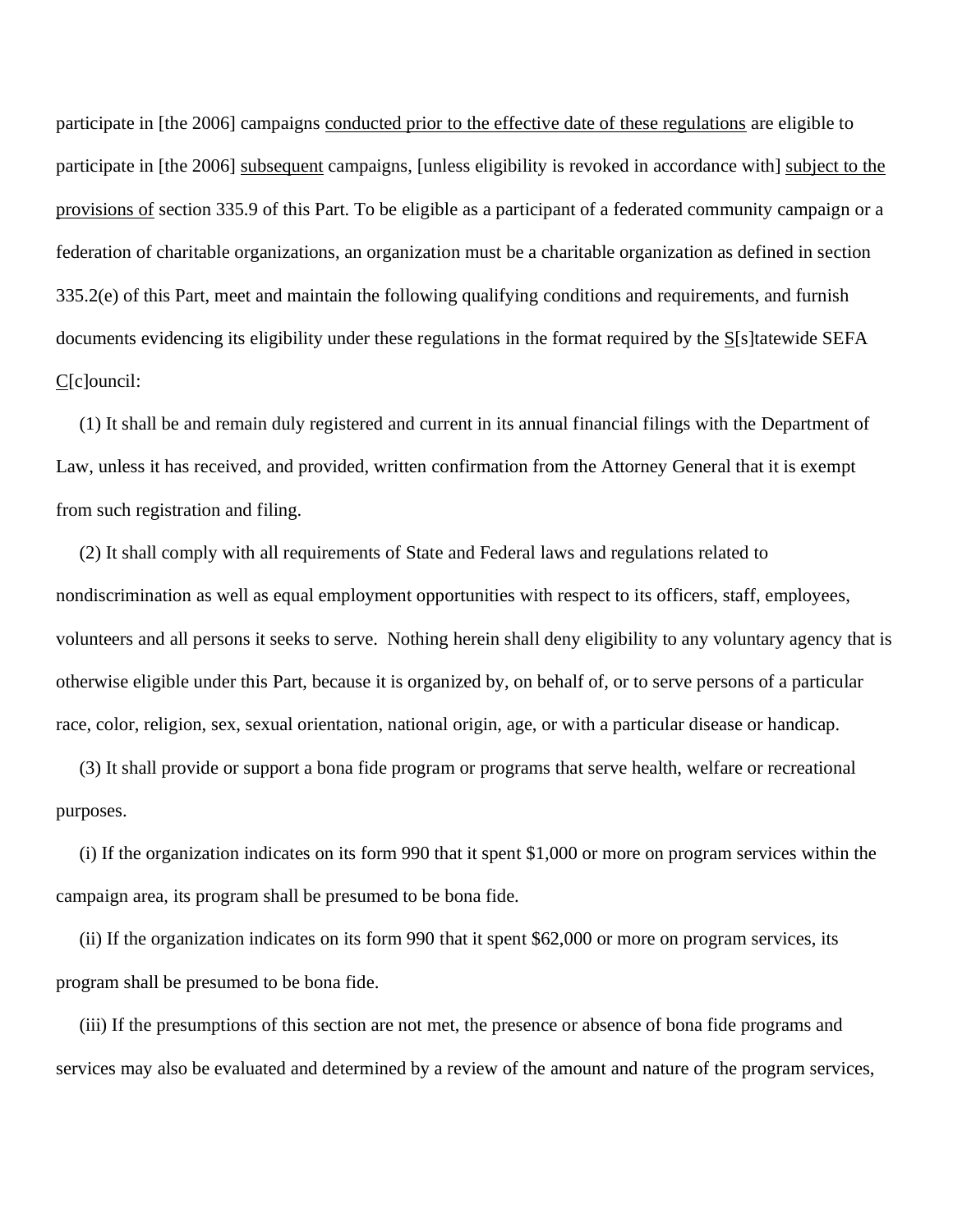management and general expenses, fundraising expenses, and total revenue.

(4) It must have available for inspection:

 (i) the most current annual report, or web site, or brochure, describing its announced programs, goals and data demonstrating the extent of its achievements[, including, where applicable, the extent of participation of its volunteers in the preceding year];

 (ii) the most current annual financial report and annual financial statement filed with the New York State Department of Law or copies thereof. Organizations claiming to be exempt from the registration or reporting requirements of article 7-A of the Executive Law are to provide [written] documented confirmation from the Attorney General of such exemption and are to maintain an annual financial statement that meets the requirements of Executive Law, section 172-b.

(5) It shall agree to abide by all SEFA policies and procedures for the annual solicitation campaign.

(6) It shall make available IRS form 990 to any requestor pursuant to section  $6104(d)(4)$  of the Internal Revenue Code and applicable Internal Revenue Service regulations.

 (7) It shall establish in the manner described at paragraph (b)(2), of this section that its actual expenses for administration and fundraising are reasonable.

 (b) *Applications.* (1) An application for participation in an annual solicitation campaign shall be submitted between December 1st of the preceding year and January 15th of the first year in which participation in the SEFA annual solicitation campaign is sought (application period). All applications are to be sent to the S[s]tatewide SEFA C[c]ouncil. Applications [to a single campaign area] from local charities will be [forwarded] assigned by the S[s]tatewide SEFA C[c]ouncil, with a required date for committee action, to [the] a local SEFA committee [for that campaign] to determine approval or denial. On or before the required date for action, the local SEFA committee shall notify the  $S[**s**]$  tatewide SEFA C[c]ouncil of its decisions and, if applicable, the reason for the denial. Decisions to deny local participation shall be reviewed by the  $S[s]$  tatewide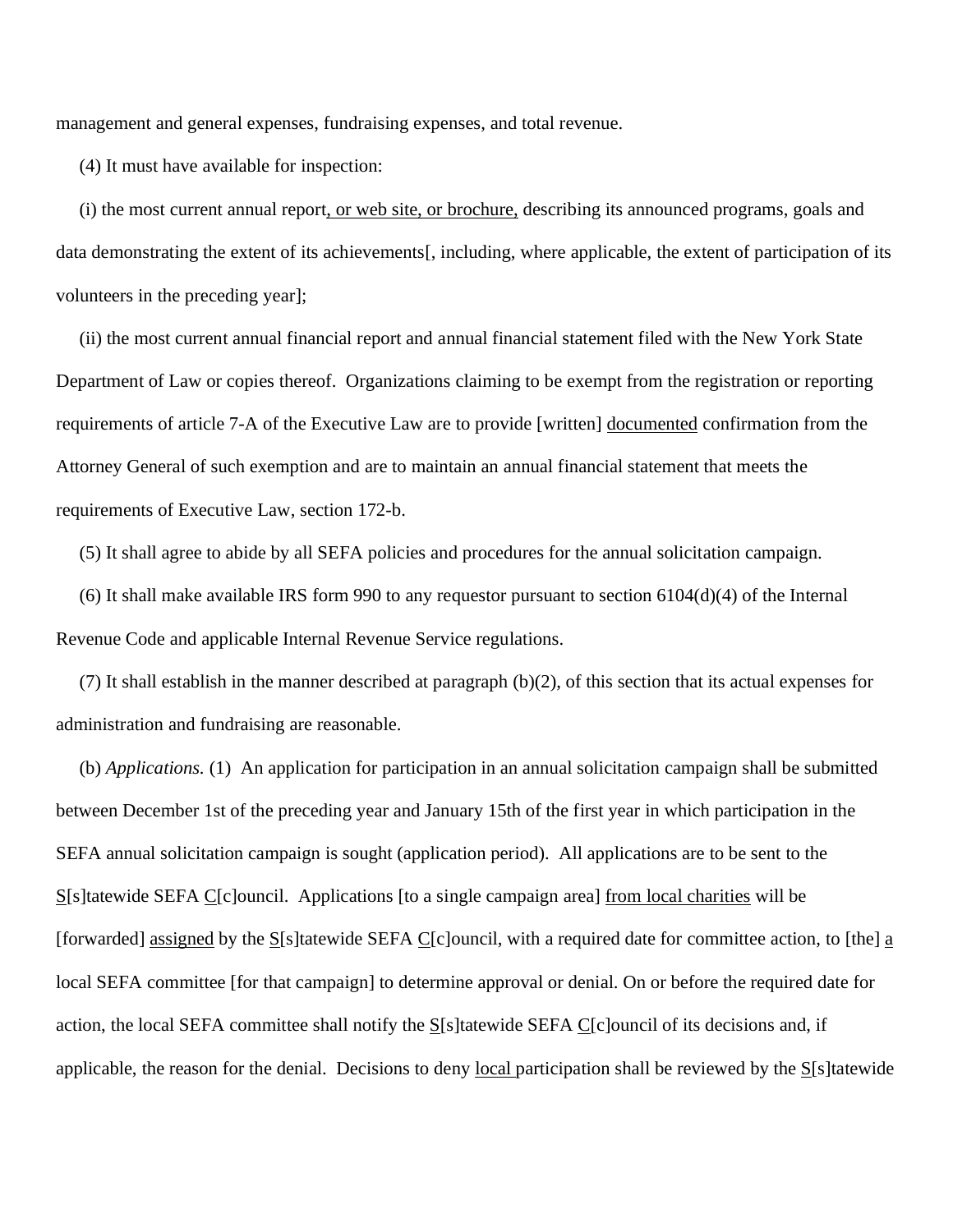SEFA C[c]ouncil. [Decisions to approve participation shall not be denied by the Statewide SEFA Council.] Between January 15th and the last day of [February] March, the S[s]tatewide SEFA C[c]ouncil shall decide whether or not to admit an applicant. Each applicant must be notified by the S[s]tatewide SEFA C[c]ouncil of the denial or approval of its application by [March] May 7th following the application period. If the application is denied, such notification shall include a justification by referring to the eligibility requirements contained in this section. The notices provided for in this section may be made in writing, or by any electronic means authorized by the S[s]tatewide SEFA C[c]ouncil and State Technology Law. Any electronic notice or record may be communicated without a signature, electronic or otherwise.

 (2) The S[s]tatewide SEFA C[c]ouncil shall develop an application form for use by charitable organizations not currently participating in a SEFA campaign. The S[s]tatewide SEFA C[c]ouncil [may] shall provide the option of an electronic application and may accept electronic applications authenticated in any manner it finds reasonable. As part of the application process, [an applicant shall at a minimum] the Statewide SEFA Council may require an applicant to:

 (i) provide a completed signed copy of the organization's IRS form 990 with the application, regardless of whether or not the Internal Revenue Service (IRS) requires the organization to file this form. IRS forms 990-EZ, 990-PF, 990-N and comparable forms are not acceptable substitutes. However, smaller organizations that file any form other than the 990[EZ] [may] shall submit [the] a proforma 990[EZ with pages 1 and 2 of the form 990 attached. The IRS form 990 and any annual financial statement filed with the Department of Law must cover the same fiscal period, and if revenue and expenses on the two documents differ, these amounts must be reconciled in an accompanying statement signed by the certified public accountant who completed the annual financial statement.] provided by the Statewide SEFA Council. The IRS form 990 may not be an initial return;

 (ii) provide a computation of the percentage of total support and revenue spent on administration and fundraising. This percentage shall be computed from information on the IRS form 990 by adding the amount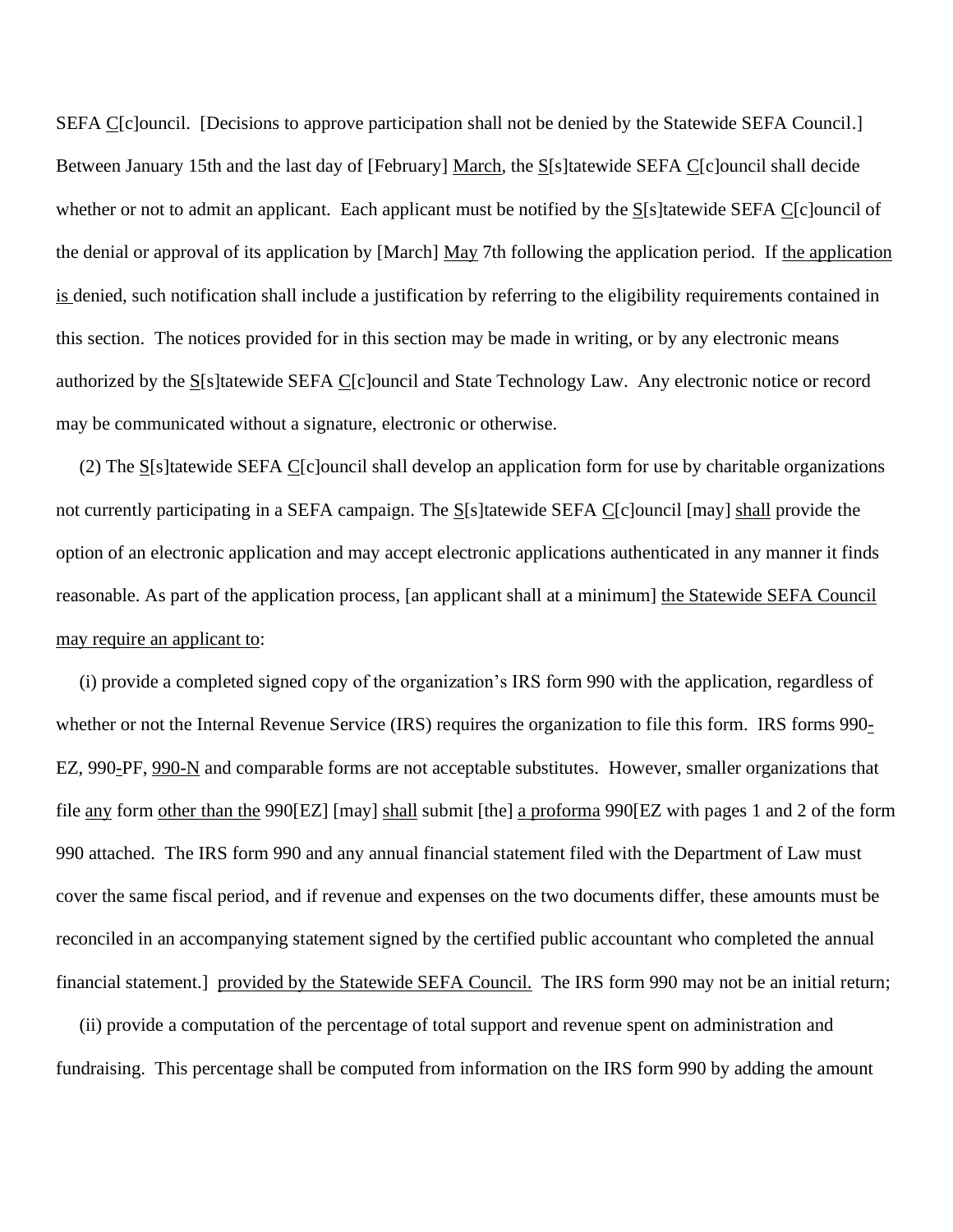spent on "management and general expense" to "fundraising expense" and then dividing the sum by "total revenue":

 (iii) provide a certification that its actual expenses for administration and fundraising are reasonable under all the circumstances presented, if an applicant's administrative and fundraising expenses exceed 25 percent of its total support and revenue, it must also explain why those expenses exceed 25 percent and provide a formal plan to reduce them to below 25 percent. The  $S[**s**]$  tatewide SEFA C[c]ouncil may, in its discretion determine that a charitable organization with administrative and fundraising expenses exceeding 25 percent of its total support and revenue meets the qualifications for SEFA participation;

#### (iv) provide a vendor responsibility questionnaire for not-for-profits;

 $[(iv)](v)$  provide a statement in 25 words or less describing the program activities of the charitable organization;

 $[(v)](vi)$  provide a certification, by a named authorized officer, that the charitable organization is registered and current in its annual financial filings with the Attorney General's Charities Bureau pursuant to article 7A of the Executive Law and section 8-1.4 of the Estates, Powers and Trusts Law (or is exempt from such registration, if applicable);

 [(vi)](vii) the S[s]tatewide SEFA C[c]ouncil may require any additional information to be included in, or with, the application and may require any additional information to be included in, or with, the certification described at section 335.9 of this Part that it determines to be reasonably necessary to determine compliance with these regulations.

Section 335.7 Federated community campaign manager, eligibility provisions, functions and duties.

(a) To be eligible as a federated community campaign, a charitable organization shall  $[$ ;  $(1)$  comply with all qualifications for SEFA participants specified in section 335.6 this Part.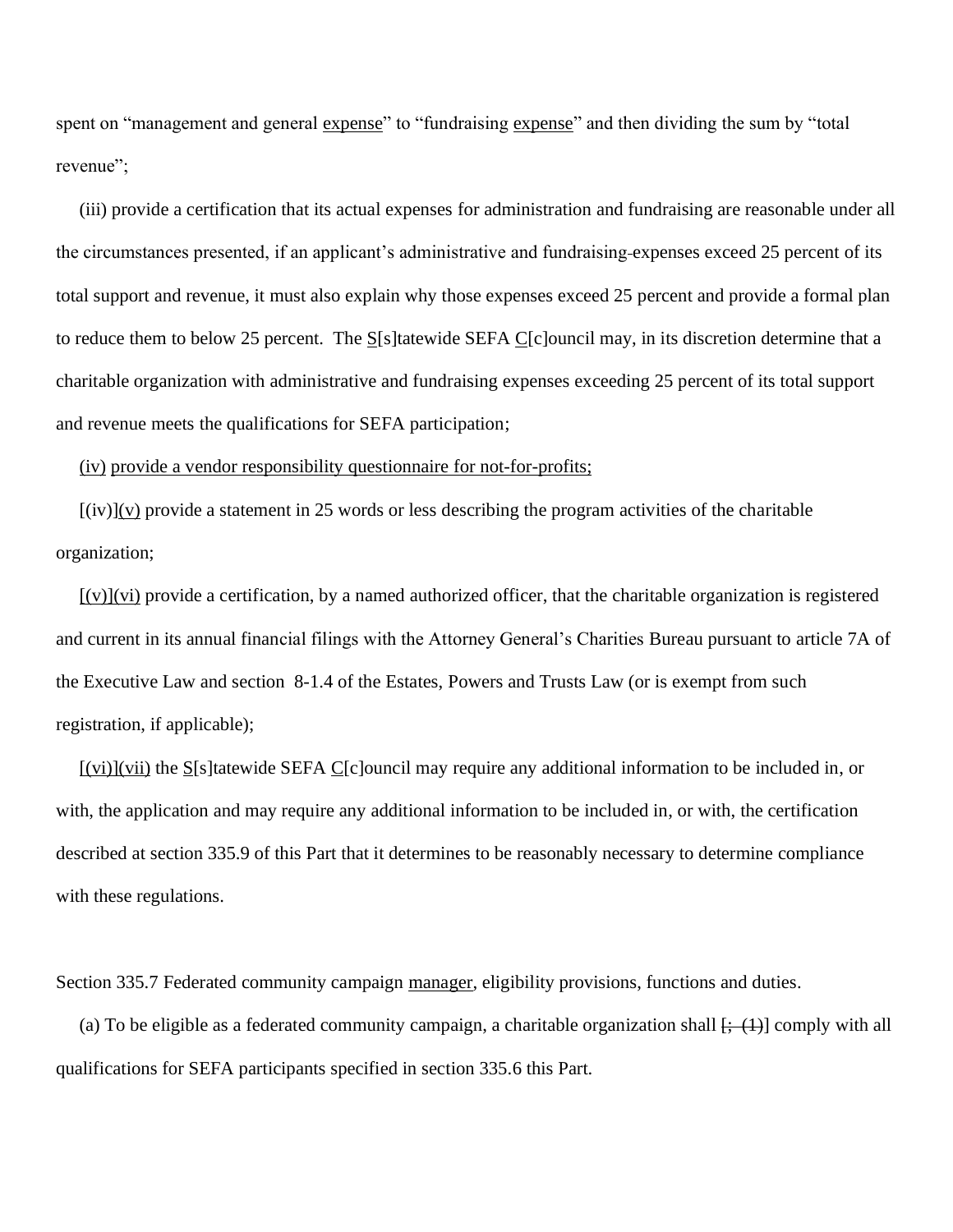[(2) have successfully conducted fundraising campaigns of a similar scope or nature for at least two years preceding its approval.]

 (b) The proposal or application [for] by a charitable organization to act as a federated community campaign [shall] may be submitted in response to a Request For Application (RFA) issued by [to] the C[c]ommissioner and must include:

 (1) the legal name and official office address of the organization and any other name it uses to solicit contributions;

 (2) the names, titles and addresses of all of its directors or principals and executive officers in the campaign area;

 (3) a concise description of the organization's structure, origin and history of charitable activities in the campaign area and a vendor responsibility questionnaire for not-for-profits;

 (4) a summary of its experience in conducting fundraising campaigns, including detailed information regarding the fundraising methods used, the amounts raised, the administrative and other costs incurred and remaining amounts actually used for program services or provided to other charitable organizations;

 (5) a statement of its plan for performing or supporting SEFA campaign services within the campaign area over the next three-year period, with a particular description of projected benefits to the People of New York State;

#### (6) a statement of costs in the form described in the RFA;

 $(7)$  [(6)] a copy of its charter, certificate of incorporation or other organizational document, and a copy of its bylaws;

 (8) [(7)] a description of its plan for advising charitable organizations in the campaign area of the SEFA eligibility criteria and application process;

 $(9)$  [(8)] financial statements for its two immediately preceding years of operation. Financial statements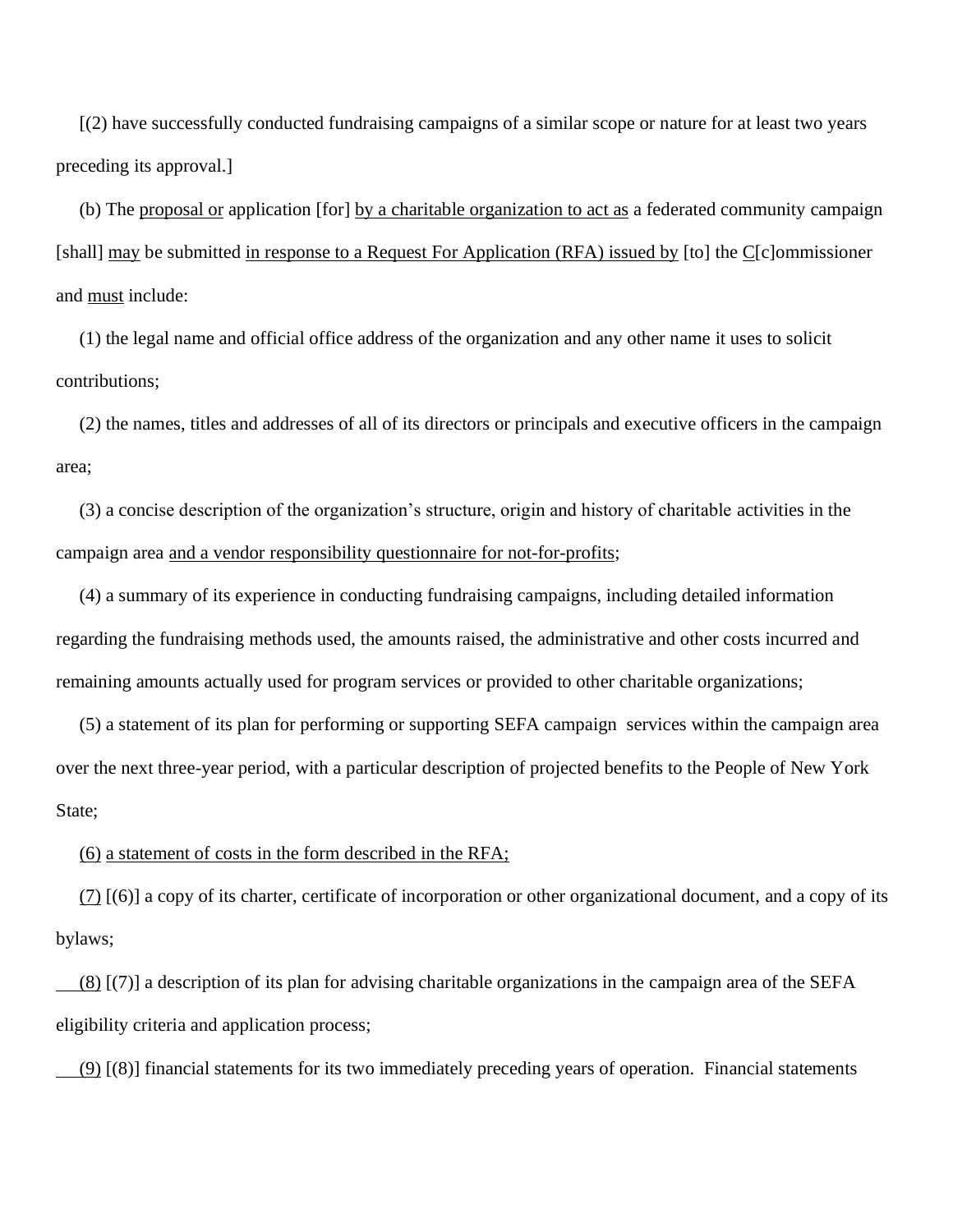must be prepared in accordance with generally accepted accounting principles, including compliance with all pronouncements of the Financial Accounting Standards Board and the American Institute of Certified Public Accountants that establish principles relevant to charitable organizations, with certification by an independent certified public accountant that the report was prepared in conformity with such standards;

[(9) specification of the extent to which its operations have been performed by volunteer services;]

(10) [written]confirmation that it is exempt from taxation pursuant to section  $501(c)(3)$  of the Internal Revenue Code and registered with the Department of Law or exempt from such registration; and

 (11) such additional information and documentation as may be requested by the C[c]ommissioner [pertaining to its evaluation for approval as a federated community campaign].

(c) A federated community campaign shall:

 (1) manage the campaign fairly and equitably, conduct its own organization's operations separately from the operations conducted on behalf of SEFA participants, consult with other participants, and be subject to the decisions and supervision of the local SEFA committee;

(2) call the first local SEFA committee meeting of each year for the campaign area it is responsible for;

 (3) assist the local SEFA committee in fulfilling its responsibilities as described in these regulations, including, at a minimum, conducting the review of applications for participation in SEFA, drafting [and producing the annual SEFA campaign brochure and other] campaign materials, training State employee campaign volunteers, and maintaining the records of the committee's decisions on distributions of designated as well as undesignated funds.

 [(i) SEFA campaign brochures shall: (a) provide the names of the members of the local SEFA committee and the organization that each member represents; (b) state that funds designated to a particular participant charitable organization are provided directly to that charitable organization, minus a specified percentage to cover the administrative fees of the campaign; (c) state that undesignated contributions are allocated in the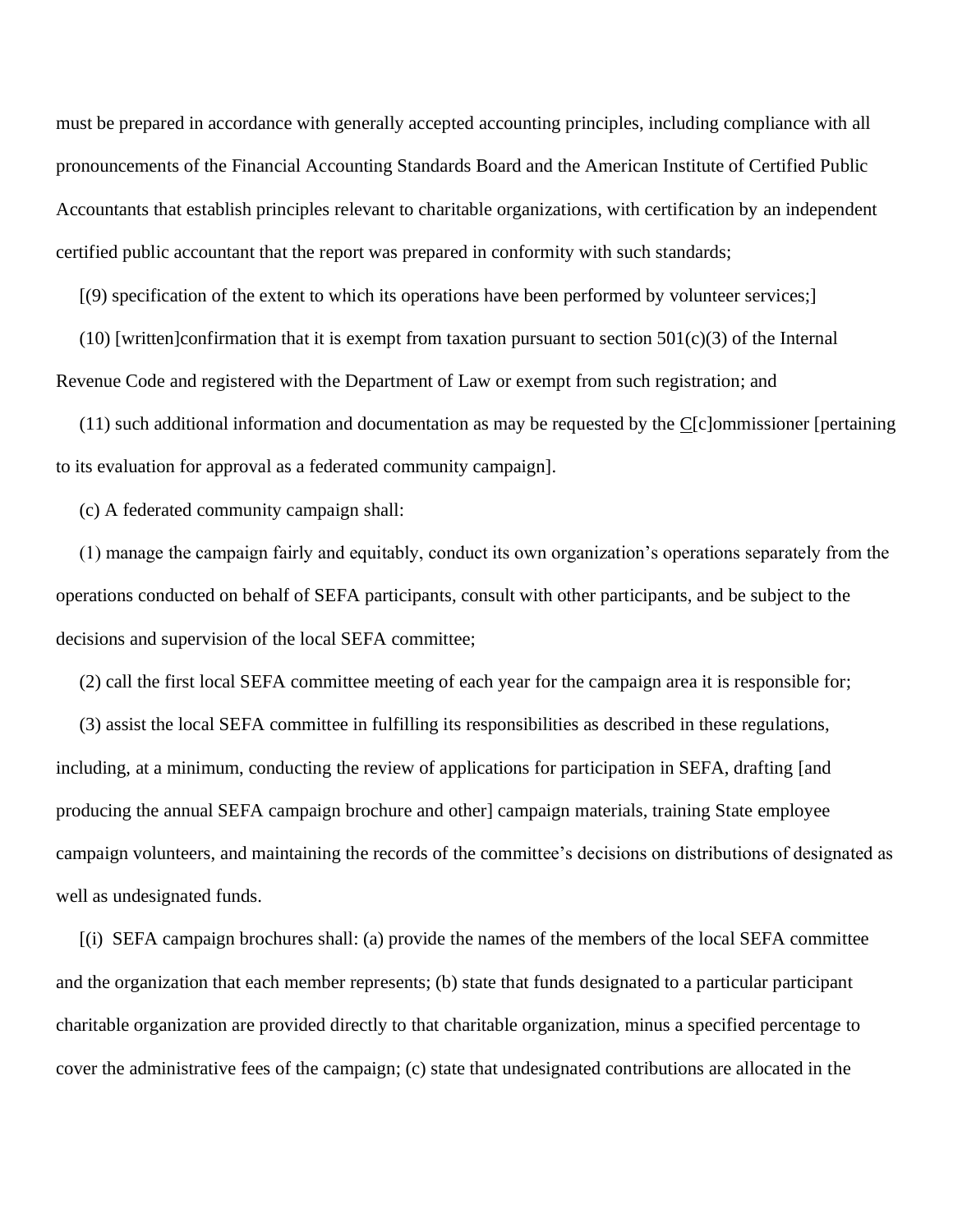manner described in section 335.10 of this Part; (d) provide the name and address of the federated community campaign publishing the campaign brochure; (e) describe how individuals may obtain a copy of the financial report of the annual solicitation campaign for the prior year; (f) utilize the participant numbering system established by the statewide SEFA council; (g) notify employees that they can make contributions to participants in other campaign areas; and (h) include the statement and description required by Executive Law, section 174-b, subdivisions 1 and 2, respectively;

 (ii) if the statewide SEFA council requires participants to provide the computation described in section 335.6(b)(2)(ii) of this Part, the statewide SEFA council may require that the computation be included in the brochure;]

 (4) prepare [an] annual budgets[,] based on a calendar year and the fund accounting period for a campaign, for approval by the local SEFA committee. The budgets will provide for estimated opening cash balances, receipts, shrinkage, expenses, distributions, and approximate timing of distributions;

 (5) prepare the financial report of the campaign. The financial report must include a calendar year [cash] reconciliation of opening [cash] balances, receipts, income, expenses, distributions to participants, and ending [cash] balances is to be filed with the federated community campaign's annual filing required under article 7-A of the Executive Law;

 (6) determine the proper designation of contributions. In the event it receives a pledge card that is not legible, the employee's intent must, in some reasonable manner, be confirmed. If the employee's intent cannot reasonably be confirmed, the pledge card is to be returned to the employee with a notice that it is not legible or otherwise in error. A request shall be made that the pledge card be clarified and notice shall be given that the statute allows the employee to withdraw the pledge. [A statement shall be provided that, without clarification, the received funds and /or contributions will be treated as undesignated funds. If the pledge card designations add up to less than the total amount pledged, the remainder is to be treated as undesignated funds.] If the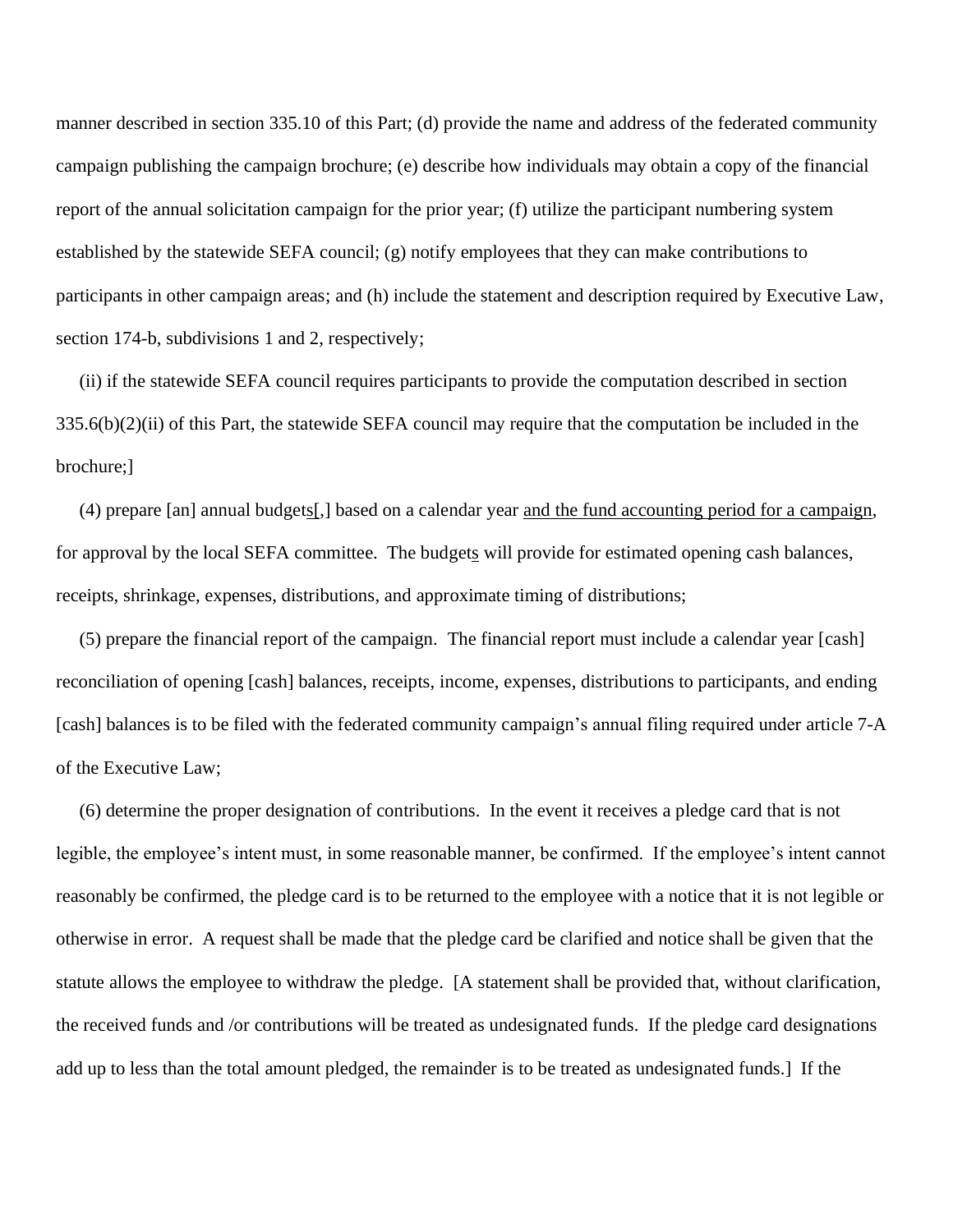designations are more <u>or less</u> than the total, each designation is to be proportionately [reduced] adjusted by the FCCM;

 (7) act as the recipient in the first instance of all contributions within a campaign area, including contributions made directly by check [or cash] and those made by payroll deductions. The federated community campaign shall act as a fiduciary with respect to its receipt and timely distribution of contributions;

 (8) prepare a plan for performing or supporting charitable services within the campaign over the next campaign term;

(9) respond in a timely and appropriate manner to reasonable inquiries from participating organizations;

 (10) maintain SEFA records and interest bearing bank accounts separate from the federated community campaign's internal organizational records and bank accounts. Interest earned on all SEFA accounts must be distributed in the same manner as undesignated funds pursuant to Section 335.10 of this Part[.];

(d) A [federated community campaign]  $\overline{FCCM}$  may not make any use of an employee's name, address, contribution amount, or any other employee data it acquires except as specifically authorized on the employee's pledge card. The federated community campaign is to comply with the personal privacy protection provisions of the Public Officers Law, article 6-A.

 (e) The FCCM may only recover campaign expenses from receipts collected from that campaign area. Expenses incurred preparing for and conducting a campaign cannot be recovered from receipts collected from the previous year's campaign. The federated community campaign may absorb the costs associated with conducting the campaign from its own funds and be reimbursed, or obtain a commercial loan, to pay for costs associated with conducting the campaign. If the commercial loan option is used, the amount of a reasonable rate of interest is an allowable campaign expense. Capital expenditures that relate to more than one campaign, such as startup costs, may be amortized or depreciated and expensed over their useful life, or, if shorter, over the number of remaining campaigns that the federated community campaign has been approved to conduct by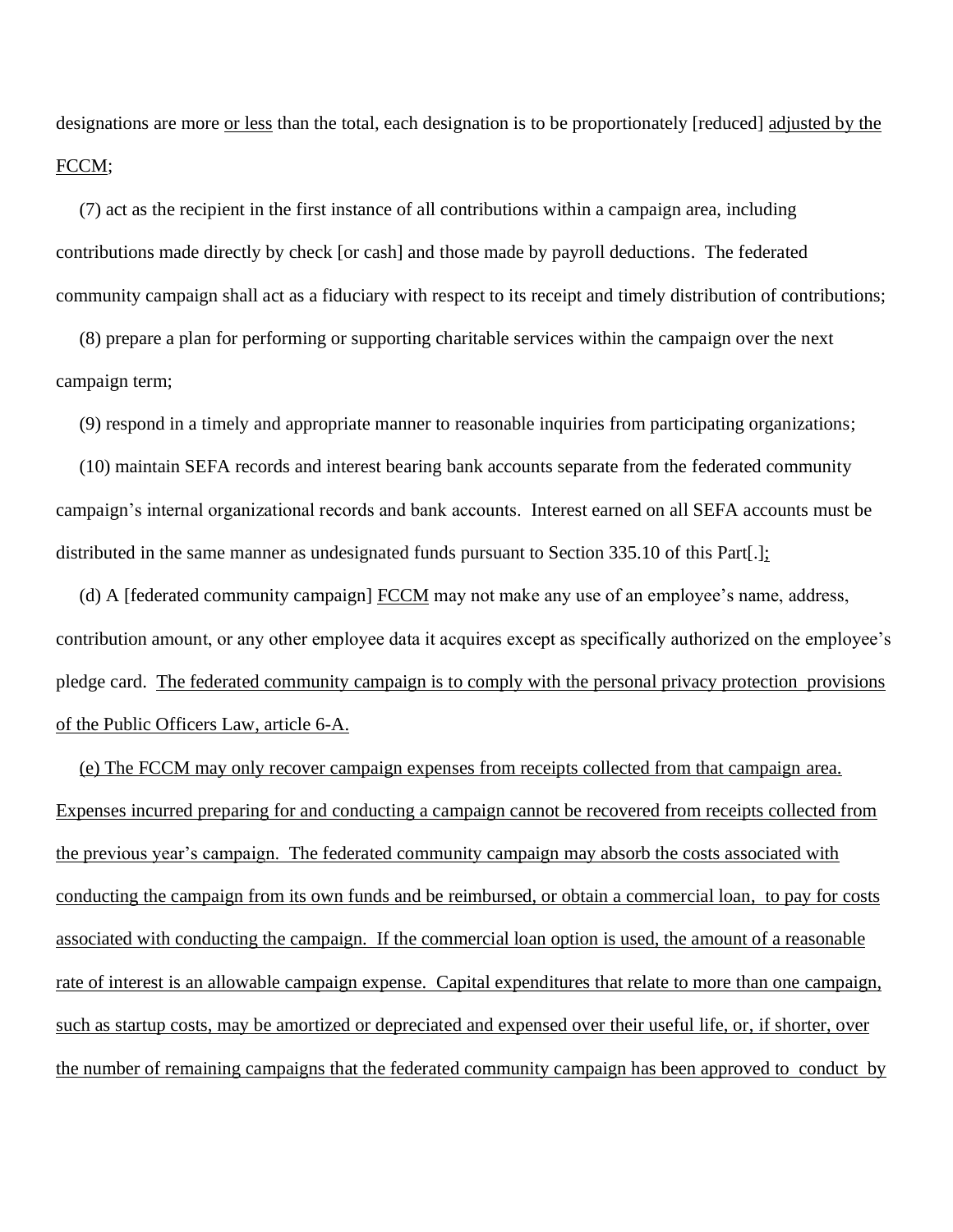the Commissioner.

 (f) The federated community campaign shall recover its campaign expenses from the receipts of its campaign, subject to the approval of the local SEFA committee, reflecting the actual costs of administering the local campaign. The local SEFA committee shall not, absent good cause documented in a written record, approve expenses that in total exceed the total budget approved in accordance with section 335.3(b) of this Part.

Section 335.8 Substitutions and mergers of existing federated community campaigns.

 (a) The Commissioner encourages mergers and expansions of campaigns to promote efficiency and economy. Commissioner approvals for federated community campaigns issued prior to the effective date of these regulations shall continue in force and effect [, provided that upon request of the commissioner such campaigns furnish documentation assuring their continued compliance with the statute and these regulations].

 (b) In the absence of an RFA issued by the Statewide SEFA Council, a [A] charitable organization may apply in accordance with subdivision (c) of this section to replace a federated community campaign in a campaign area and may apply in accordance with section 335.7 of this Part to solicit contributions from State employees in a county or group of counties having no federated community campaign.

 (c) Notwithstanding the prior approval and continued operation of a federated community campaign manager, the Statewide SEFA Council may, at any time, issue an RFA for charitable organizations to apply in accordance with subdivision (d) of this section to act as the federated community campaign manager in any county, or groups of counties. The Commissioner will not approve a federated community campaign manager in any county or groups of counties, where, in the Commissioner's reasonable opinion and judgment, the number of state employees to be solicited by such campaign is too small to make deductions or contributions practicable or feasible.

 $[(c)]$  (d) Notwithstanding the prior approval and continued operation of a federated community campaign, in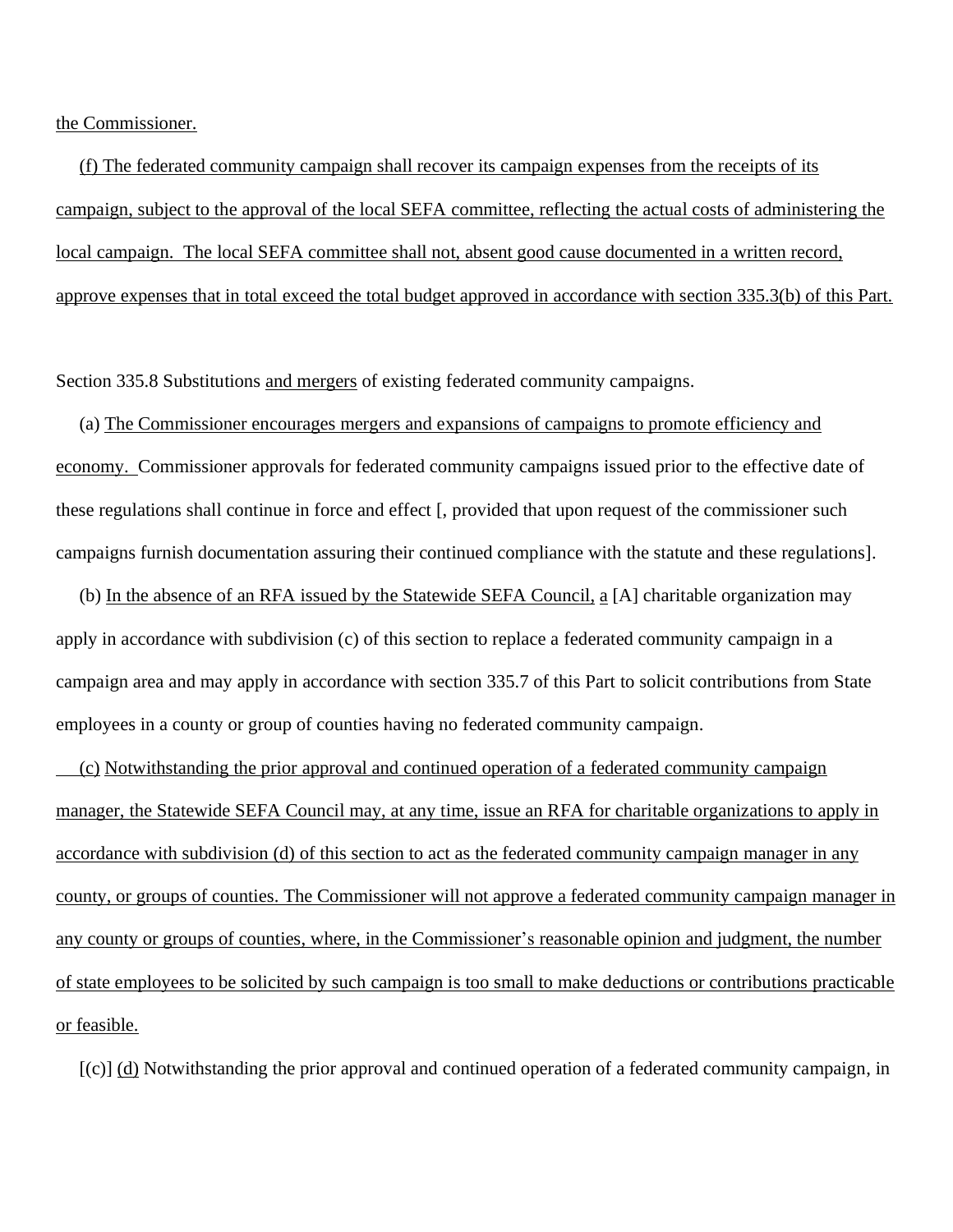the event a different charitable organization meets the general eligibility provisions, demonstrates the capability to fulfill the functions and duties set forth in section 335.7 of this Part, and is able to supply the information specified herein, [and determines that it has the capacity to conduct a more successful charitable solicitation of employees than the previously approved federated community campaign,] it may submit an application to the C[c]ommissioner pursuant to this section for its substitution in place of the existing federated community campaign. [The application, with notice to the existing federated community campaign, shall be made on or before February 15th of the year preceding the campaign.] The application shall include notice to any qualified federated community campaign currently serving that campaign area and an opportunity to be heard. The C[c]ommissioner shall evaluate such application for substitution or merger and make a determination in accordance with the provisions of these regulations relative to primary approvals of federated community campaigns [and shall afford the existing federated community campaign an opportunity to be heard]. The C[c]ommissioner [shall] may [also] solicit comments from the local SEFA committees, the S[s]tatewide SEFA C[c]ouncil and individual participant organizations concerning the application. The C[c]ommissioner's decision regarding acceptance or rejection of such proposed substitution shall be conclusive and binding. Written notice of the decision on an application for the substitution of a federated community campaign hereunder shall be given to the applicant, the previously existing federated community campaign, the local SEFA committees, and the  $S[**s**]$ tatewide SEFA C[c]ouncil. In the event the substitution is approved, the applicant will provide written notice to the affected participants. Such notice may be electronic.

 (e) Upon the substitution, merger, or removal of a federated community campaign, the prior federated community campaign will continue to act as the fiduciary for the distribution of contributions and payment of approved expenses that relate to the campaign it conducted. The prior federated community campaign has the duty to account in the manner directed by the local SEFA committee or Commissioner. Any campaign funds remaining with the prior federated community campaign that were budgeted for administrative expenses but not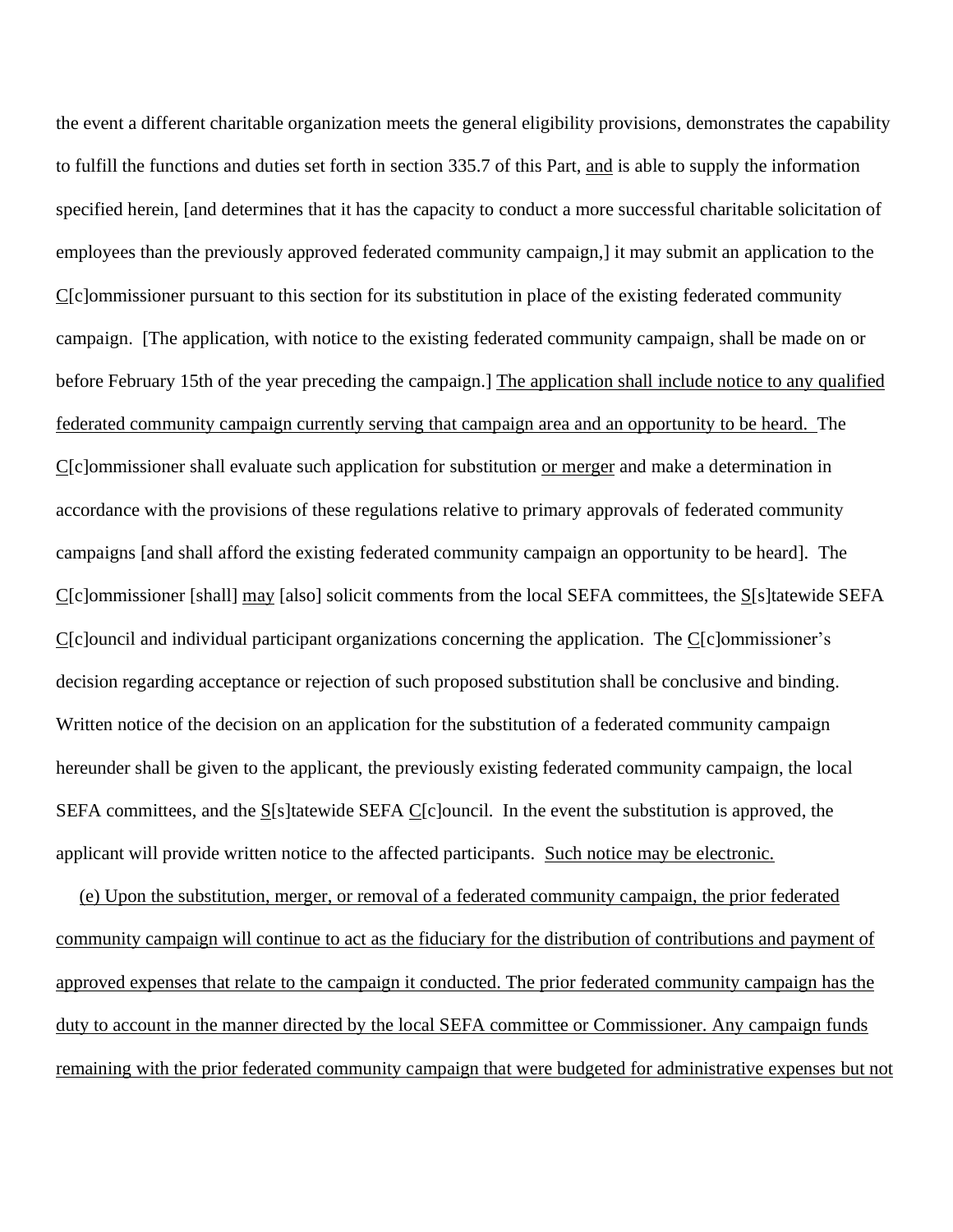approved for expenditure by the local SEFA committee are to be transferred to the new federated community campaign with the accounting.

 In the event that there is no qualified federated community campaign in a given county or group of counties, the local SEFA committee and Statewide SEFA Council will promptly inform the Commissioner in writing. The Commissioner may, in accordance with this section, accept applications from a substitute charitable organization to function as the campaign's federated community campaign or the Commissioner may attempt to merge the campaign with another campaign that has a qualified federated community campaign. The Commissioner may also cancel the local campaign, and in that event, no workplace solicitation of any employee in the campaign area is authorized and the Commissioner will provide notification to employee participants and cease all related deductions and further, no payroll authorizations may be accepted and honored during the duration of the cancellation.

Section 335.9 Recertification and [R]revocation of eligibility of a participant and appeal process.

 (a) [Beginning in 2008, and at least annually thereafter,] Every three year period following the effective date of this regulation, the S[s]tatewide SEFA C[c]ouncil shall require any or all unaffiliated participants, federations of charitable organizations, or constituent organizations, to certify [and provide information required under section 335.6(b) of this Part in order to assure] their continued compliance with these regulations, and with applicable state and federal laws and regulations. The form of the certification, the information to be provided by individual participants, and the delegation of the receipt or review of certification information to a local committee, is at the discretion of the Statewide SEFA Council. The Statewide SEFA Council may use random sampling to review the certification information it receives to improve the efficiency of the recertification process. The Statewide SEFA Council may audit any participant at any time. If upon application by a local SEFA committee, or upon its own motion, the  $S[**s**]$  tatewide SEFA C[c]ouncil determines that a SEFA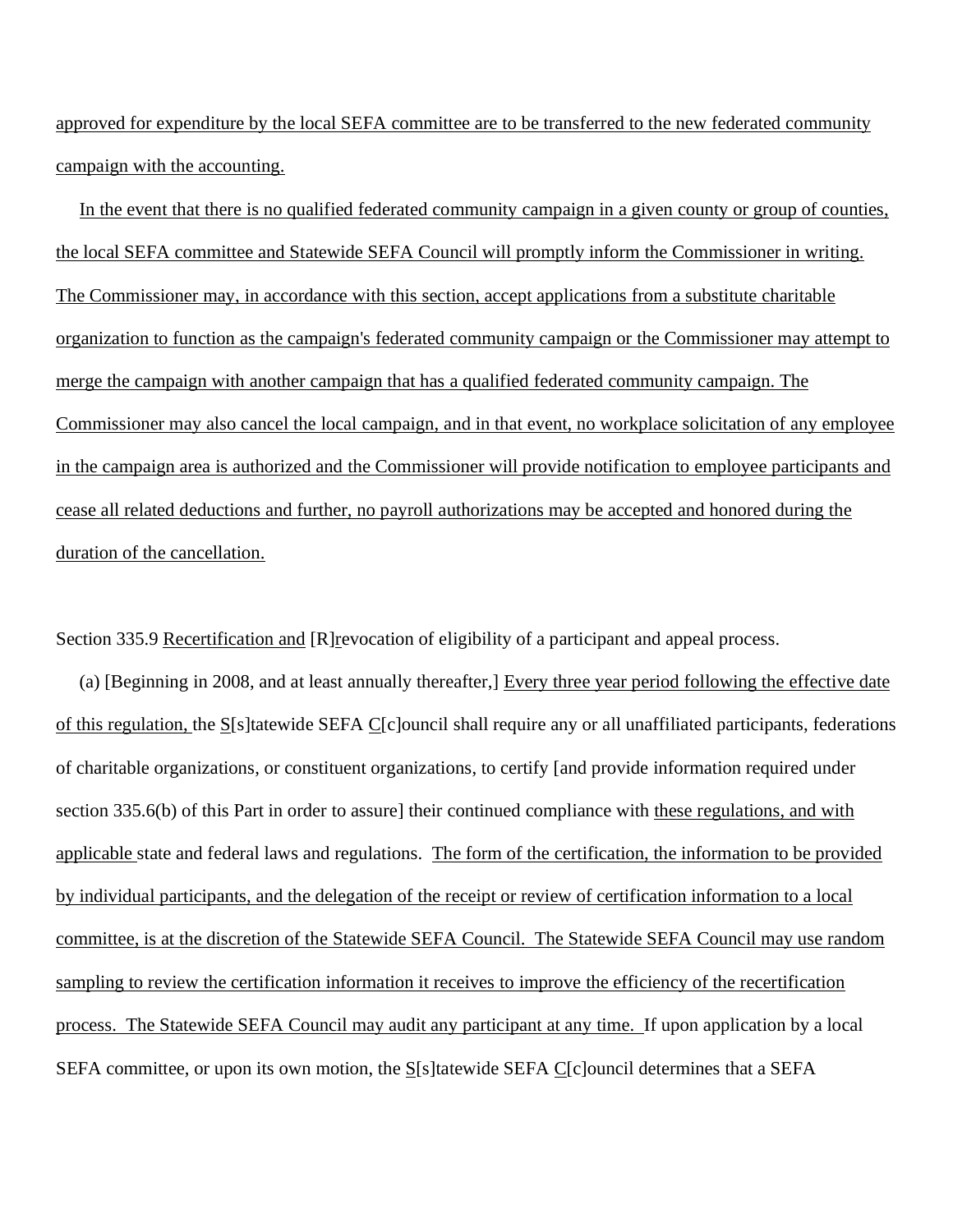participant, including any federated community campaign, has not maintained the eligibility qualifications of this part or requirement of the laws of the State of New York or the United States, such participant shall be removed from the annual solicitation campaign by majority vote of the S[s]tatewide SEFA C[c]ouncil. If such participant is removed, distribution of all funds to such participant shall be stopped, and all reasonable efforts will be made to inform affected donors of such removal and to give them an opportunity to withdraw payroll deduction authorization for contributions to such participant. The funds designated for the removed participant that have been collected, or that are received after the participant is removed, shall [be identified and distributed in accordance with section 335.10(b) of this Part] either be equally divided among the remaining charities that the donor has designated, or, if the removed charity is the sole designee, the donor shall be contacted, and either 1) select a new participant for the funds to be redirected to, or 2) withdraw the payroll deduction authorization for contributing to such participant..

 (b) If a participant fails to receive any contributions in any campaign area in the three previous general solicitation campaigns, then such participant may be removed from the annual solicitation campaign by a majority vote of the S[s]tatewide SEFA C[c]ouncil. Participants must promptly respond to a request by the Statewide SEFA Council to report the amount of contributions received by a campaign area.

(c) Removal shall be subject to the following terms and conditions:

[(1) The determination to remove a participant shall occur during the first quarter of the calendar year.]

 $\lceil (2) \rceil$  (1) The S[s]tatewide SEFA C[c]ouncil may require the submission of any additional statements or materials from any committee or the participant to aid in its determination of whether or not to remove the participant. Failure to timely provide requested submissions or materials may be considered in the decision to remove a participant.

 $[(3)]$  (2) The decision of the Statewide SEFA Council, to remove a participant shall contain a written justification. This justification shall be supported by specific references to the eligibility requirements set forth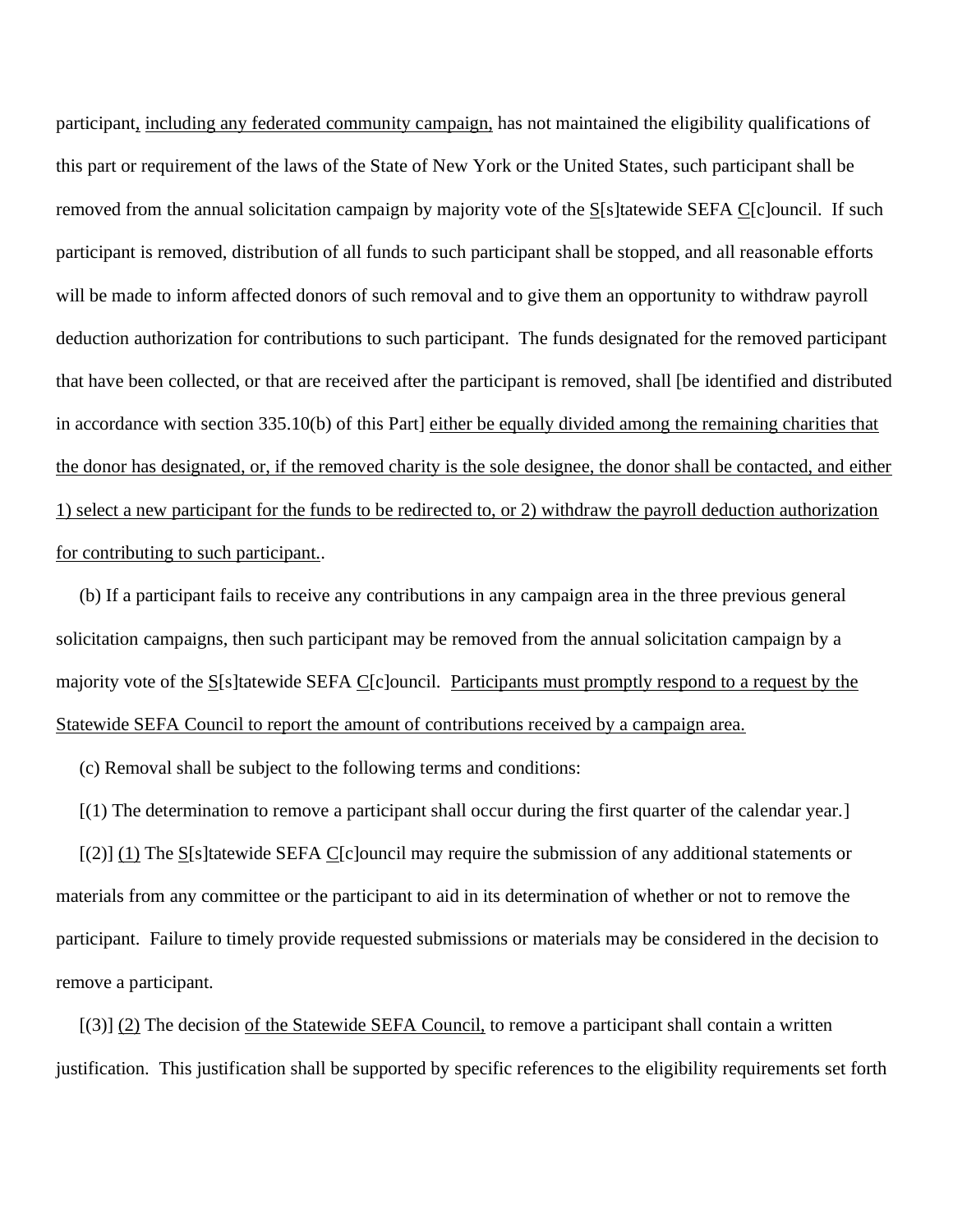in section 335.6 of this Part or the minimum contribution requirements set forth in this section as well as timely submission of materials to the Statewide SEFA C[c]ouncil. [In addition, the justification shall indicate the actual vote of the Statewide SEFA council on the question of continued eligibility and shall include the rationale or statement of any dissenting member.]

 [(4)] (3) A copy of the removal determination shall be provided to the participant, any federation of charitable organizations to which the participant is a constituent organization, the federated community campaign for the campaign area where participation is removed, and the S[s]tatewide SEFA C[c]ouncil.

 [(5)] (4) Any participating charitable organization[,] or federation of charitable organizations [or federated community campaign] receiving notice of a determination of removal from the Statewide SEFA Council may appeal such determination in accordance with article 78 of the Civil Practice Law and Rules. The C[c]ommissioner is a necessary party to an appeal made in accordance with article 78 of the Civil Practice Law and Rules.

 [(6)] (5) A participant removed from participation in the SEFA annual solicitation campaign shall be deemed to have been removed from participation in all campaign areas [in which it was previously eligible to participate].

 (d) The Commissioner may, upon reasonable notice and opportunity to be heard, remove any participant, including any federated community campaign, found not to be in compliance with these regulations.

 (e) [(d)] *Re-application.* A participant that has been removed from participation in a campaign may reapply for admission upon a showing of changed circumstances relevant to the determination of removal and after the expiration of a one-year period from the end of the annual solicitation campaign following the determination of removal.

Section 335.10 Distribution of contributions and pledges among participating organizations.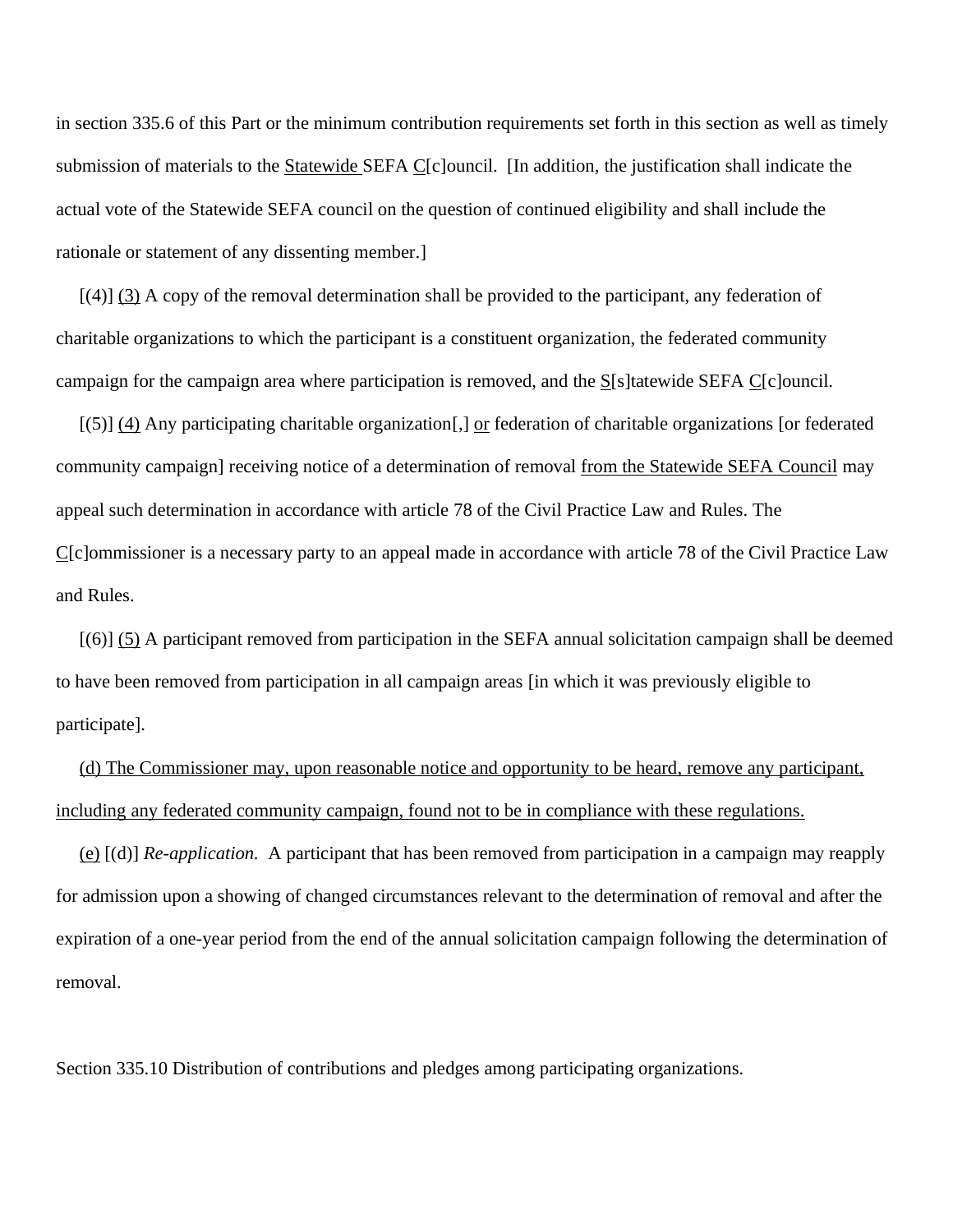(a) Contributions and pledges that have been designated to specific participant charitable organizations and received by a federated community campaign must first be distributed to those organizations, minus only the deduction for the SEFA campaign's administrative costs.

 [(b) In all campaign areas, undesignated contributions and pledges to the campaign shall be distributed in accordance with the following steps:

 (1) The percentage of the total amount of contributions and pledges to the campaign that were designated to each specific participating organization shall be computed.

 (2) Each participating charity shall be allotted the same percentage of total undesignated funds as it received as designated funds, minus only the deduction for the SEFA campaign's administrative costs.

 (3) The calculation of the distribution of funds by the local SEFA committee shall be conclusive and binding on all participants.

 (c) For the purposes of the calculations under the preceding subdivision, each constituent of a federation of charitable organizations shall be counted as a separate participant, but the federation of charitable organizations to which the constituent belongs shall receive that constituent's share, to be distributed in accordance with the federation's arrangement with its members, if any.]

#### [(d)] (b) *Administrative costs.*

 (1) No later than May 1st of every year, each local SEFA committee shall review the financial report of the campaign for the previous year and proposed annual budget. Based upon such review, the local SEFA committee shall determine a fixed administration cost percentage, equally applicable to all participants, for the calculation of their respective contributions and pledges to the administrative costs for the next campaign.

 (2) The administration cost percentage shall not exceed 15 percent of the sum of SEFA contributions received in the prior calendar year[, less pass through contributions received in such year]. A higher percentage may be permitted pursuant to paragraph (3) of this subdivision. The  $S[*s*]$  tatewide SEFA  $C[*c*]$  ouncil shall have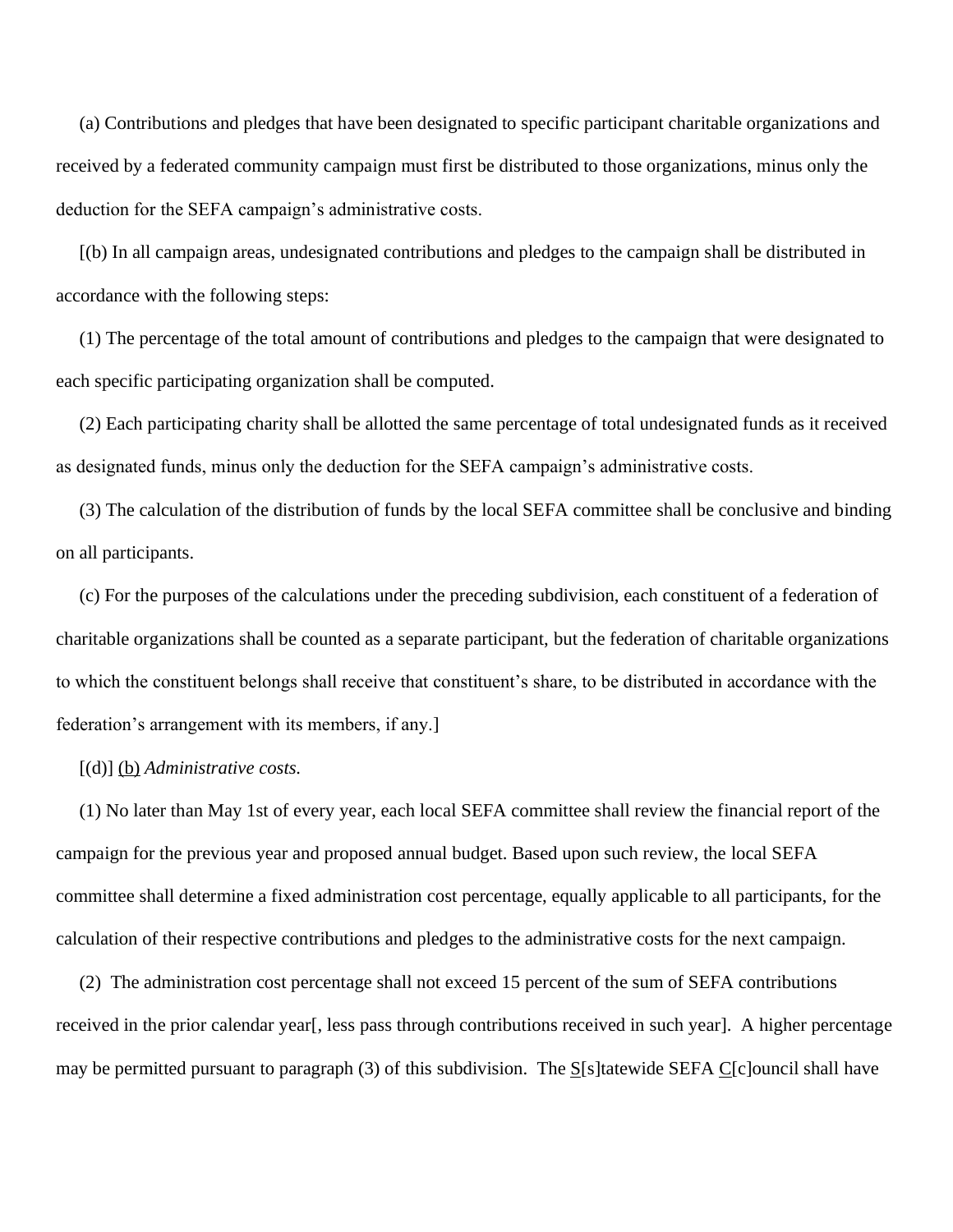the right to review the administrative expenses of each federated community campaign, and to lower the percentage determined by the local SEFA committee if such percentage is deemed to be excessive. Such determination shall be made no later than [June]July 15th of each year.

 (3) If a local SEFA committee believes that a federated community campaign should receive more than 15 percent of the contributions received in the next SEFA campaign, such committee shall submit an application to the S[s]tatewide SEFA C[c]ouncil no later than May 15th, setting forth the percentage recommended and the reasons for such determination, as well as such data and documentation as the S[s]tatewide SEFA C[c]ouncil may require. The S[s]tatewide SEFA C[c]ouncil may permit a higher percentage amount only if it finds compelling reasons to believe that the reasonable and necessary costs of the next succeeding campaign must exceed 15 percent. Such determination, with the [amount]percentage approved, [shall]should be made by [June] July 15th of each year and is subject to the approval of the Commissioner.

 (4) No later than May 15th, each federated community campaign will report its campaign's administration cost percentage and the planned time, or times, of distribution set out in its approved budget to the federated community campaigned retained by the  $S[<sub>s</sub>$  [cancill] community campaigned retained by the  $S[<sub>s</sub>$  [cancill] community

 (5) [Beginning in 2008, t]The federated community campaign or other charitable organization retained by the S[s]tatewide SEFA C[c]ouncil will provide notice of the administration cost percentage and planned distribution dates of each campaign, to each of the participants on the list provided under section 335.4(a)(5) of this Part. The method of notice will be determined by the S[s]tatewide SEFA C[c]ouncil. The method of notice may be limited to an electronic means such as web posting or e-mail, or limited to U.S. mail, or any other method reasonably determined to provide adequate notice. If the method of notice is limited to electronic means, the requirements of the State Technology Law will apply to such notice.

 (6) [Each participant shall remit the participant's share of the campaign costs from its distribution of funds. This amount shall be calculated by multiplying the sum of designated funds plus undesignated funds to be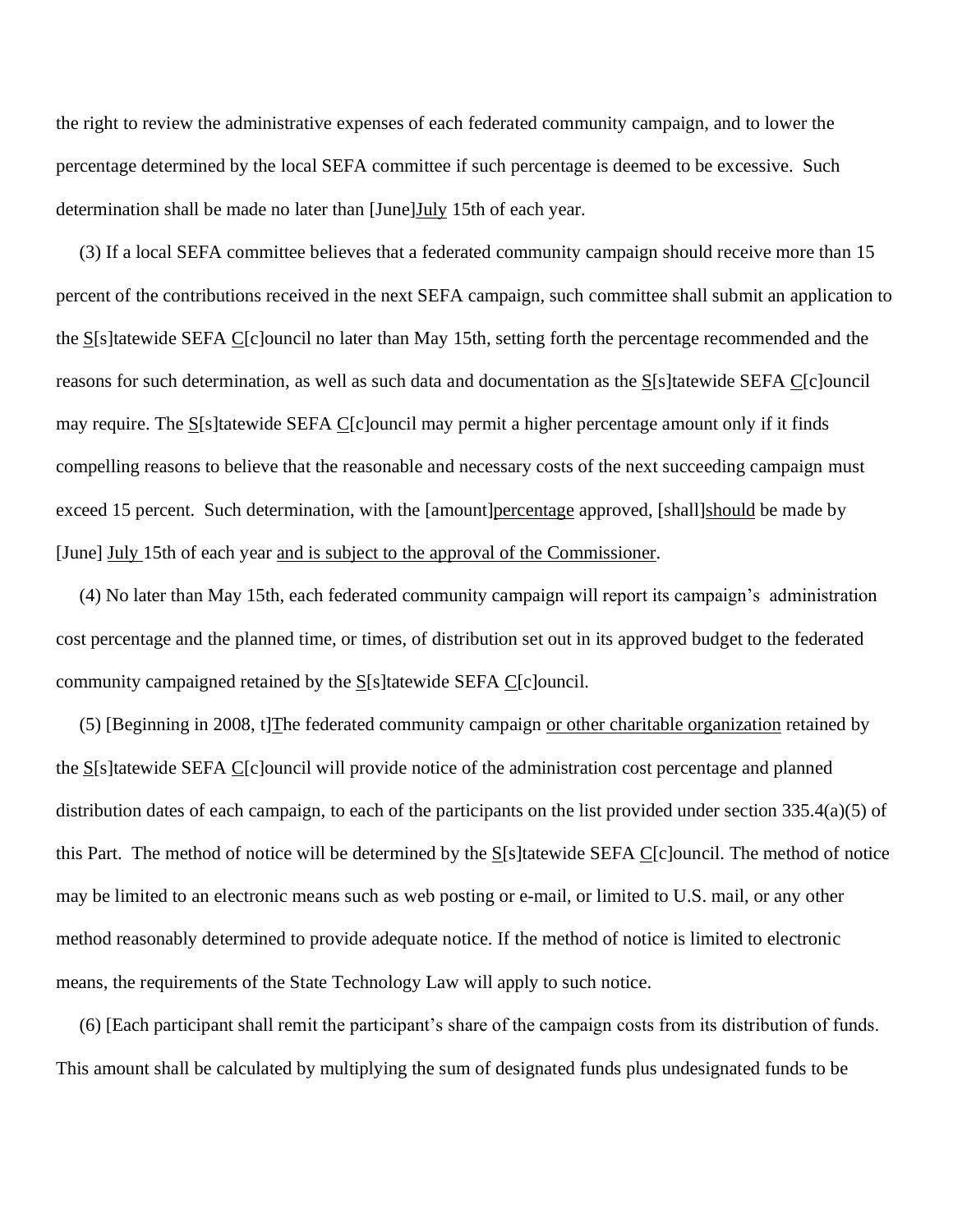received by the participant by the percentage for administrative costs determined pursuant to this paragraph] The administrative fees of the campaign shall be paid by the participants at the time of distribution of funds by the FCCM. The amount shall be calculated by multiplying the sum of the designated funds, by the percentage for administrative costs, determined pursuant to this section.

Section 335.11 Written authorization for payroll deduction, continuous giving, and year-round pledging.

 (a) The pledge form is the written authorization for payroll deduction for contributions as described by State Finance Law section 201. The pledge form is subject to rules and regulations of the Commissioner. The pledge form is to be filed with Statewide SEFA Council in the manner determined by the Commissioner. The pledge form's design and the information provided and collected are the property of SEFA. All intellectual property rights to the pledge form are retained by the State of New York.

 (b) The SEFA campaign and the state, shall make the statewide campaign directory described in section 335.4 of this Part available for voluntary employee contributions during the annual solicitation campaign defined in section 335.2 of this Part and throughout the year. Outside the annual solicitation campaign period of September through the end of December, participating charitable organizations, including federated community campaigns, should refrain from solicitation of employees on, or within, the premises of their employment.

 (c) The payroll authorization will remain effective until withdrawn by the employee as set forth in subdivision (e) of section 335.11.

 (d) Unless earlier withdrawn by the employee, payroll deduction authorizations expire on the employee's last day on the payroll.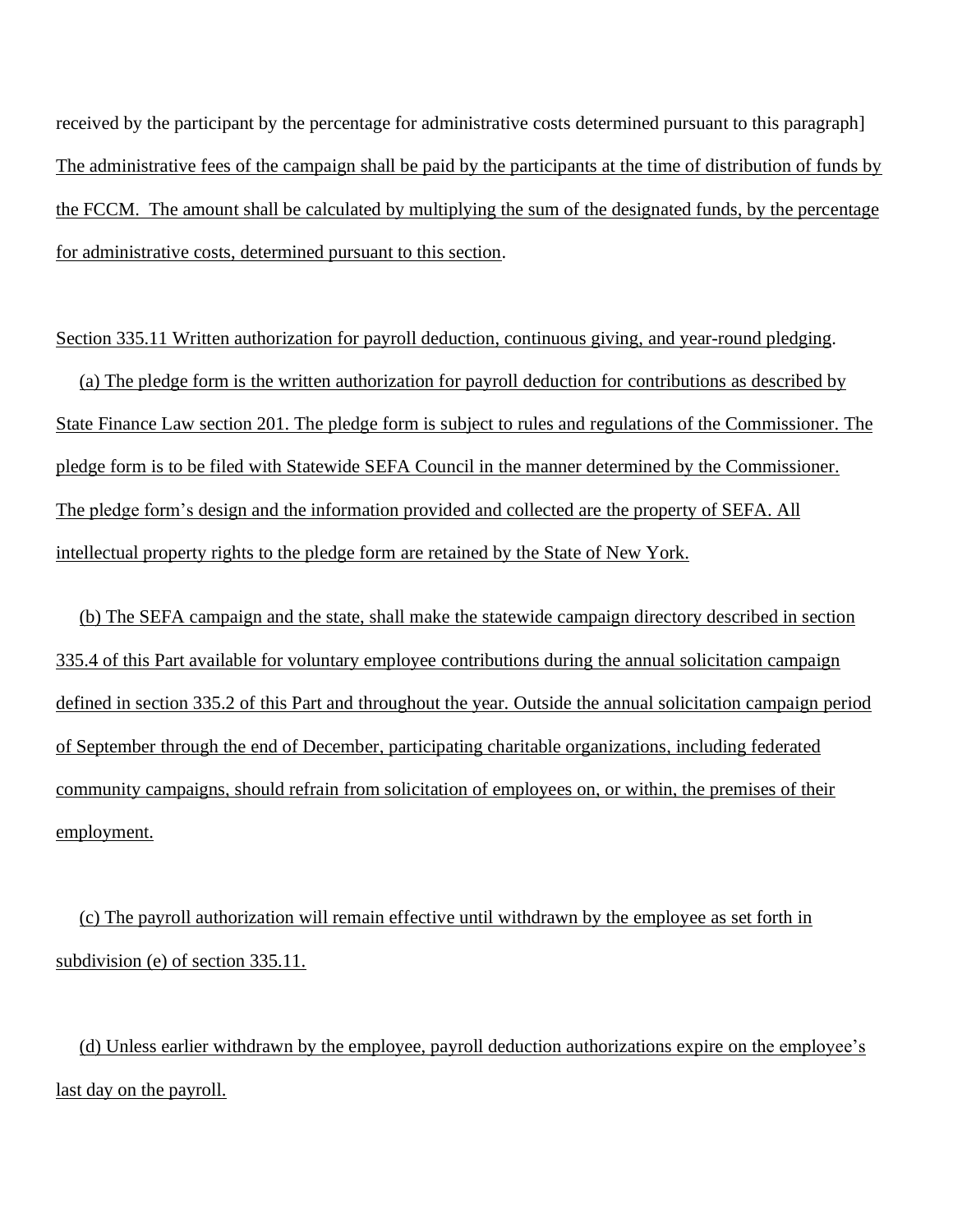(e) Any written authorization for payroll deduction may be withdrawn by an employee at any time upon filing written notice of withdrawal in a manner determined by the Statewide SEFA Council. A form for withdrawal will be available to employees throughout the year.

 (f) The Statewide SEFA Council shall certify on input files submitted to the Comptroller as follows: "By submission of this file, we certify that all transactions on this file are true and accurate and submitted with the authorization of the employee. Our office agrees to provide documentation of employee authorization to OSC upon request."

 (g) The pledge form, form for withdrawal, and statewide campaign brochure may be made available electronically by the SEFA campaign and the state. The SEFA campaign and the state will, in the manner determined, make hard copy, non-electronic paper pledge form and form for withdrawal available to employees for filing. Participating charitable organizations, including federated community campaigns, shall not distribute unapproved pledge forms, or forms for withdrawal, to employees for filing.

 (h) The pledge form and other forms approved in accordance with this section must be exclusively used in all campaign areas by all federated community campaigns.

### Section 335.12 Preventing coercive activity.

 Actions that do not allow free choice or create the appearance that employees do not have free choice to give or not to give are not permitted in campaigns. These include, but are not limited to:

(a) supervisory inquiries about whether an employee chose to participate or not to participate or the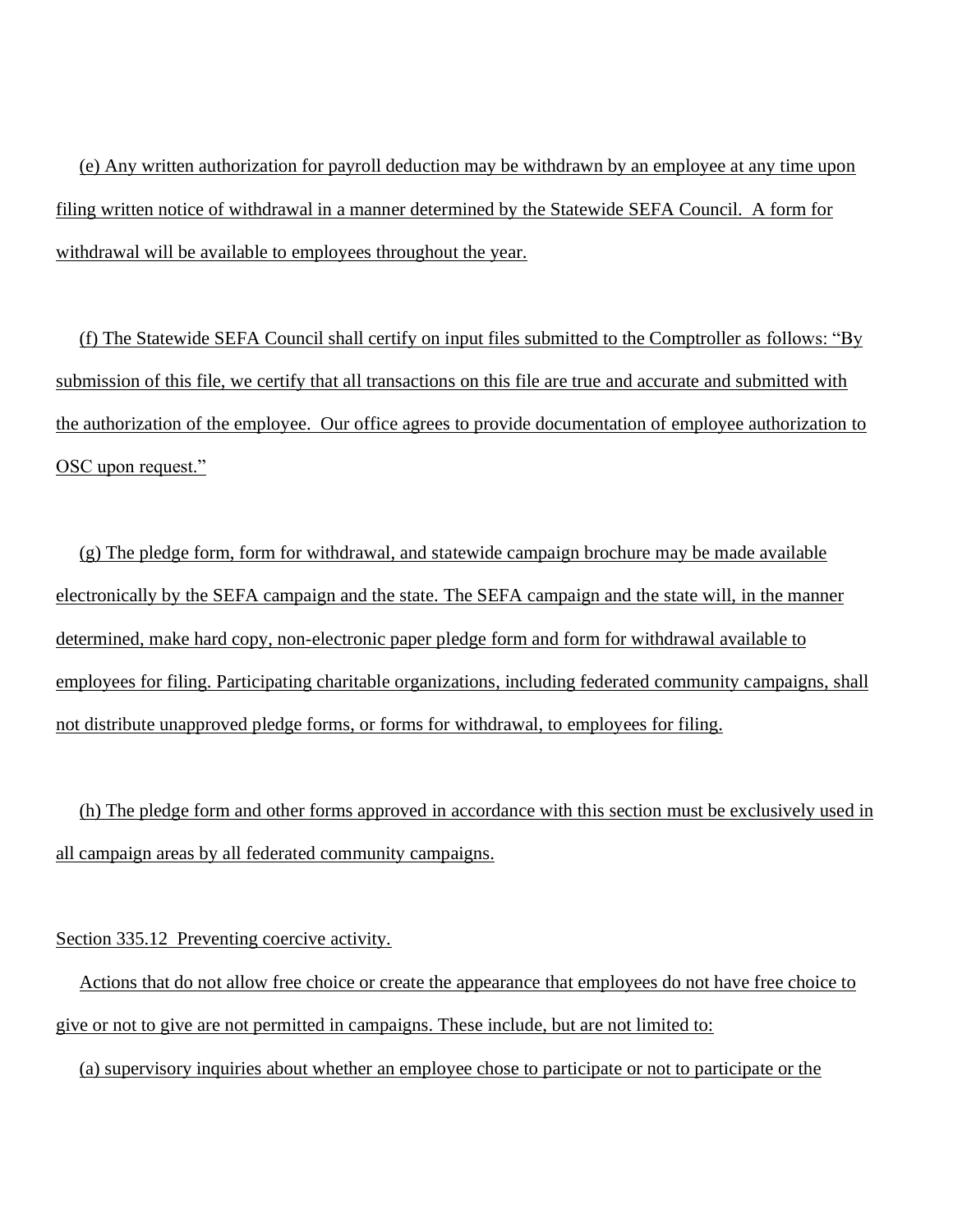amount of an employee's donation;

(b) setting of 100 percent participation goals;

(c) establishing personal dollar goals and quotas;

(d) developing and using lists of non-contributors;

 (e) providing and using contributor lists for purposes other than the routine collection and forwarding of contributions and allotments, and as allowed under section 335.7(d) of this Part;

 (f) using as a factor in a supervisor's performance appraisal, the results of the solicitation in the supervisor's unit or organization;

 (g) interfering with an employee's right to make a choice to contribute or not to contribute, or to give a confidential gift in a sealed envelope.

## Section 335.13 Sanctions and penalties.

 (a)(1) The Commissioner may impose sanctions or penalties on a federation, charitable organization or federated community campaign manager for violating these regulations, or other applicable provisions of law. The Commissioner will determine the appropriate sanction and/or penalty up to and including removal from the current and future annual solicitation campaigns. In determining the appropriate sanction and/or penalty, the Commissioner will consider previous violations, harm to employee confidence in SEFA, and any other relevant factors. The Commissioner may bar a federation or charitable organization from serving as a federated community campaign for a period not to exceed three campaign periods, if it is determined that the federation or charitable organization has violated any provision of these regulations. A federation, charitable organization or federated community campaign will be notified in writing of the Commissioner's intent to sanction and/or penalize, and will have 10 business days from the date of receipt of the notice to submit a written response. The Commissioner's final decision will be communicated in writing to the federation, charitable organization, or federated community campaign, with a copy to the appropriate local